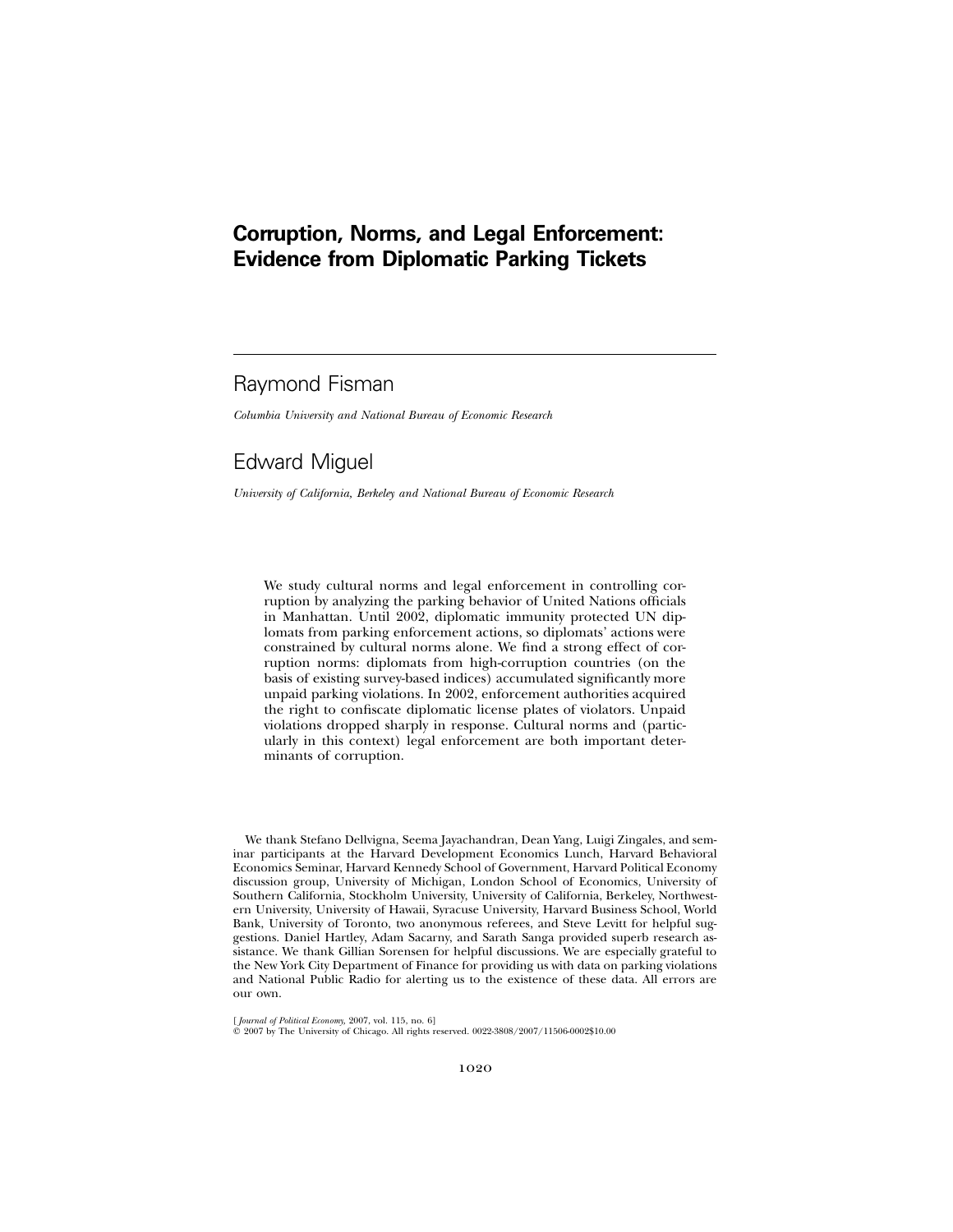### corruption, norms, and legal enforcement 1021

## **I. Introduction**

The underlying causes of corruption remain poorly understood and widely debated. Yet the study of corruption beyond the realm of opinion surveys is still in its infancy, and there is little firm evidence relating corruption to real-world causal factors. Notably, both social norms and legal enforcement are often mentioned as primary contributors to corruption in both the academic literature and the popular press, yet there is no evidence beyond the most casual of cross-country empirics.<sup>1</sup>

Distinguishing between the effects of social norms and legal enforcement is confounded by problems of identification: societies that collectively place less importance on rooting out corruption, and thus have weak anticorruption social norms, may simultaneously have less legal enforcement. Understanding the relative importance of these potential causes of corruption is of central importance in reforming public institutions to improve governance and in the current debate in foreign aid policy. The World Bank emphasizes effectiveness of legal enforcement, but social reformers have highlighted the importance of changing civic norms in anticorruption efforts.<sup>2</sup>

We develop an empirical approach for evaluating the role of both social norms and legal enforcement in corruption by studying parking violations among United Nations diplomats living in New York City. Mission personnel and their families benefit from diplomatic immunity, a privilege that allowed them to avoid paying parking fines prior to November 2002. The act of parking illegally fits well with a standard definition of corruption, that is, "the abuse of entrusted power for private gain,"<sup>3</sup> suggesting that the comparison of parking violations by diplomats from different societies serves as a plausible measure of the extent of corruption social norms or a corruption "culture."

This setting has a number of advantages for studying corruption norms. Most important, our approach avoids the problem of differential legal enforcement levels across countries and more generally strips out enforcement effects prior to the New York City government's enforce-

<sup>&</sup>lt;sup>1</sup> See Lambsdorff (2006) for an overview of findings on the determinants of corruption based on cross-country comparisons. Witzel (2005) provides one of many discussions on the topic in the popular press. The effects of legal enforcement on crime in general have been much examined theoretically, beginning with Becker (1968). Theories of norms and corruption are presented in Mauro (2004), which discusses models of multiple equilibria in corruption levels that could be interpreted as capturing corruption culture, and in Tirole (1996), which develops a model of bureaucratic collective reputation that also implies persistent corruption.

One successful anticorruption reformer who focused on changing norms as an element of reform, and who is well cited in the international media, is Antanas Mockus, the former mayor of Bogota´, Colombia (Rockwell 2004).

<sup>&</sup>lt;sup>3</sup> This is the definition used by the leading anticorruption organization Transparency International (see http://ww1.transparency.org/about\_ti/mission.html).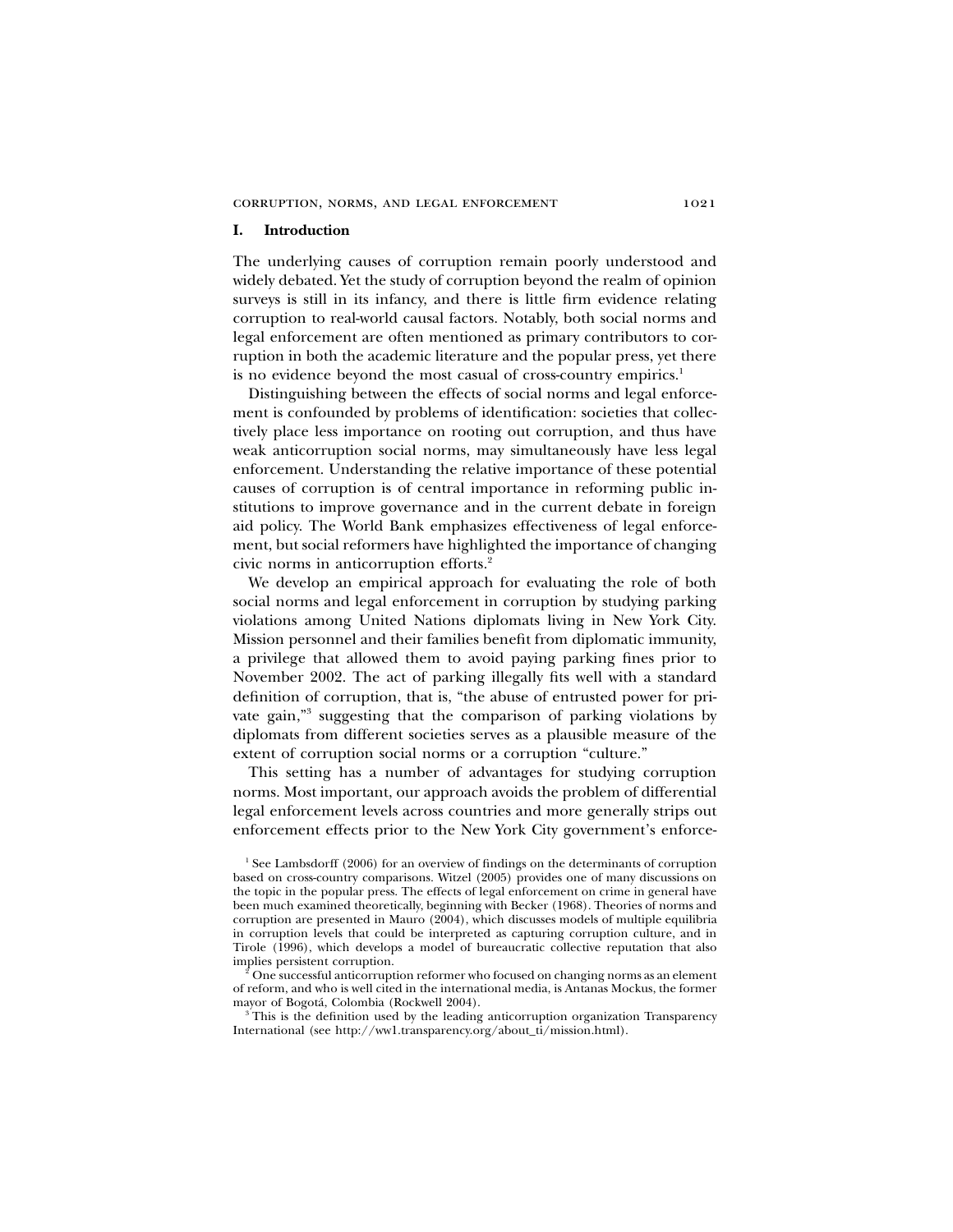ment actions of November 2002, since there was essentially no enforcement of diplomats' parking violations before this time. We thus interpret diplomats' behavior as reflecting their underlying propensity to break rules for private gain when enforcement is not a consideration. Diplomats to UN missions are also a relatively homogeneous group, selected for similar official duties in New York. Additionally, because UN missions are overwhelmingly colocated in Midtown Manhattan—87 percent of missions are located within 1 mile of the UN complex—we avoid many concerns of unobserved differences in parking availability across geographic settings.

This approach allows us to construct a "revealed preference" measure of corruption among government officials across 149 countries, based on real rule breaking in parking.<sup>4</sup> Corruption levels, particularly across countries, have proved challenging to measure objectively because of the illicit nature of corrupt activities. In our main empirical results, we find that this parking violation corruption measure is strongly positively correlated with other (survey-based) country corruption measures and that this relationship is robust to conditioning on region fixed effects, country income, and a wide range of other controls, including government employee salary measures. This suggests that home country corruption norms are an important predictor of propensity to behave corruptly among diplomats: those from low-corruption countries (e.g., Norway) behave remarkably well even in situations in which there are no legal consequences, whereas those from high-corruption countries (e.g., Nigeria) commit many violations. It also goes somewhat against the predictions of standard economic models of crime in situations of zero legal enforcement (e.g., Becker 1968), which would predict high rates of parking violations among all diplomats in the absence of enforcement.

The natural experiment of New York City diplomatic parking privileges also allows for a direct comparison of the effects of norms versus enforcement by exploiting a sharp increase in the legal punishment for parking violations. Starting in November 2002, New York City began stripping the official diplomatic license plates from vehicles that accumulated more than three unpaid parking violations. This credible increase in enforcement—the city government made examples of 30 countries by having their vehicles' plates stripped in October 2002<sup>5</sup>-led to immediate and massive declines of approximately 98 percent in parking violations (see fig. 1 below). Thus, cultural norms matter for crime, but so does enforcement, a finding that resonates with the work of Becker

<sup>4</sup> In this sense, our corruption measure is conceptually similar to the *Economist* magazine's "Big Mac Index" as a measure of country purchasing power parity.

 $5$  Refer to Fries (2002) for an example of media coverage.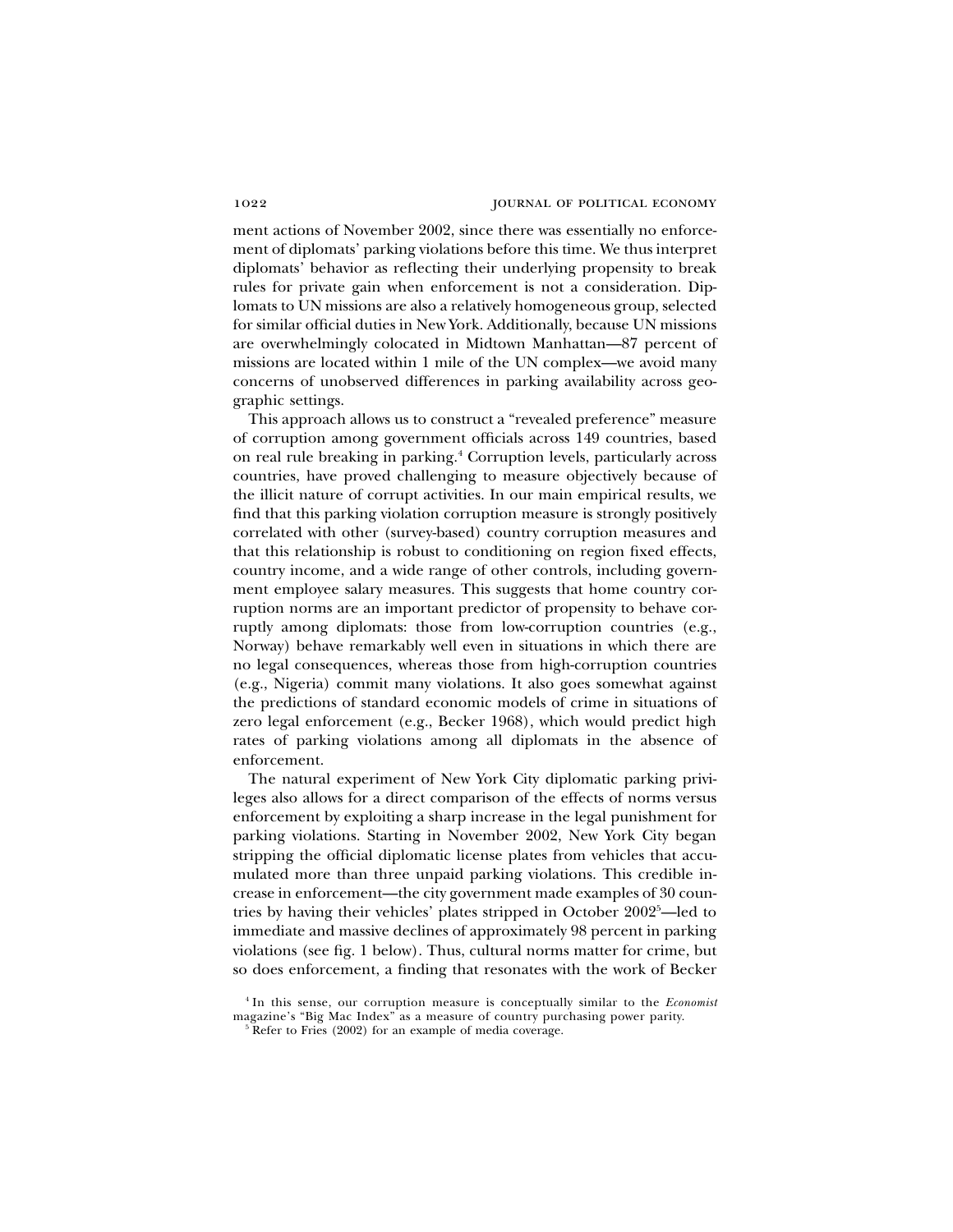(1968), Levitt (1997, 2004), Di Tella and Schargrodsky (2003), and others on the responsiveness of crime to punishment. In our setting, the impact of legal enforcement appears larger than the effects of variation in cultural norms across countries.

The main theoretical implication of these empirical patterns, taken together, is that both cultural norms and legal enforcement play key roles in government officials' corruption decisions. They suggest that both factors should be taken seriously in debates about the causes of corruption and the policy measures to combat it.

Since the parking violations data exist at the individual level for all UN mission diplomats present in New York City (numbering roughly 1,700 at the start of our study period), we can examine how individual behavior evolves over time. For diplomats from high-corruption countries of origin, a model of convergence to U.S. corruption norms would (presumably) predict a decline in the rate of parking violations over time, as tenure in the United States increases. By contrast, a model of convergence to the "zero-enforcement" norm discussed above would imply an increase in violations over time, particularly for officials from low-corruption countries. We find evidence that the frequency of violations increases with tenure in New York City and that these increases are particularly large for diplomats from low-corruption countries, suggesting that there is partial convergence to the zero-enforcement norm over time.

Beyond contributing to the large literature in economics on the determinants of legal compliance, our work is part of a growing body of research on the importance of cultural background in explaining individual behavior. Much of this work compares the outcomes and actions of immigrant groups from different countries. For example, Borjas (2000) finds that home country attributes are predictive of immigrants' economic achievement. In the social domain, Fernandez and Fogli (2006) show that fertility rates among Americans are correlated with fertility in their countries of ancestry. In work also related to ours, Ichino and Maggi (2000) study absenteeism and misconduct of employees at an Italian bank and find that region of origin within Italy predicts shirking.

We also seek to contribute to the growing empirical literature on corruption specifically. Other recent empirical research emphasizes the importance of developing corruption measures based on real-world decisions rather than survey responses; see Reinikka and Svensson (2004) and Olken (2006) for discussions. This article is the first to our knowledge to develop a revealed preference measure of corruption that is comparable across countries. Finally, the importance of norm compliance and nonselfish behavior has been documented in the laboratory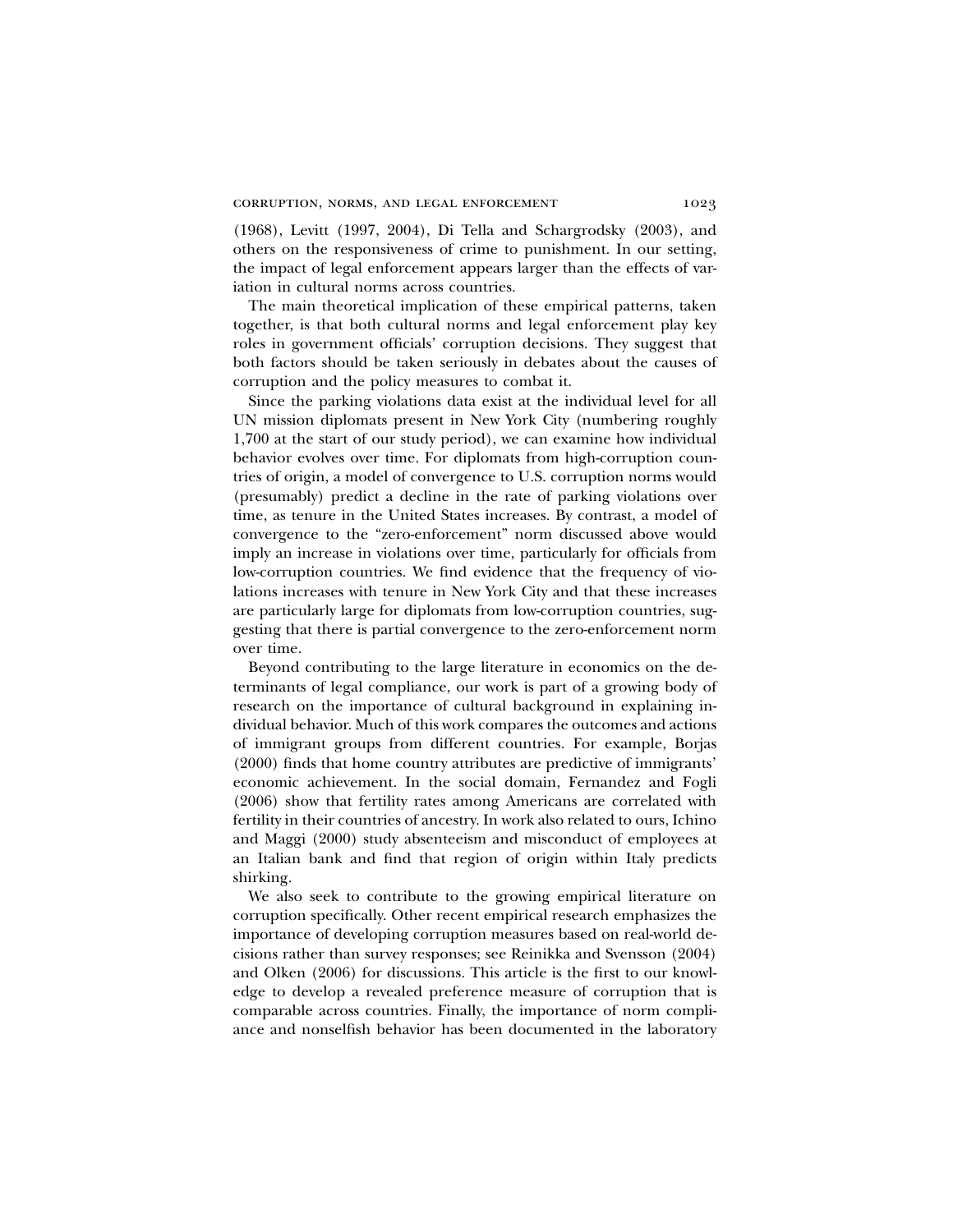(see, e.g., Ledyard 1995), and more recently Levitt (2006) provides evidence on norms of nonselfish behavior in the field.

The rest of the article proceeds as follows: Section II describes the diplomatic parking situation in New York City and the violations data, Section III discusses the rest of the data set, Section IV contains the empirical results, and Section V presents conclusions.

## **II. Diplomatic Parking Violations in New York City**

Diplomatic representatives to the United Nations and their families are given immunity from prosecution or lawsuits in the United States. The original intent of these laws was to protect diplomats from mistreatment abroad, especially in countries not on friendly terms with the home country.6 However, these days diplomatic immunity is more commonly viewed as the "best free parking pass in town" (BBC News 1998). Diplomatic vehicles in New York possess license plates tagged with the letter *D*, which signals diplomatic status.<sup>7</sup> While these vehicles may be ticketed, the car's registrant is shielded from any punishment for nonpayment of the ticket. Thus one immediate implication of diplomatic immunity not just in New York, but also in most other capitals (e.g., London [BBC News 1998], Paris [Agence Presse–France 2005], and Seoul [*Korea Times* 1999])—has been that it allows diplomats to park illegally but never suffer the threat of legal punishment, leaving a "paper trail" of the illegal acts (see http://www.state.gov/m/ds/immunities/c9127.htm). To illustrate the magnitude of the problem, between November 1997 and the end of 2002 in New York City, diplomats accumulated over 150,000 unpaid parking tickets, resulting in outstanding fines of more than \$18 million.

The New York City parking violations data are at the level of the individual unpaid violation.8 Drivers have 30 days to pay a ticket before it goes into default, at which point an additional penalty is levied (generally 110 percent of the initial fine). Diplomats then receive an additional 70 days to pay the ticket plus this penalty before it is recorded in our data set as an unpaid violation in default. The information on each violation includes the license plate number; the name and country of origin of the car's registrant; the date, time, and location of the

<sup>&</sup>lt;sup>6</sup> While the origins of diplomatic protection date back many centuries, the current incarnation is found in the 1961 Vienna Convention on Diplomatic Relations. See http://www.un.int/usa/host\_dip.htm for the full text.

<sup>7</sup> Note that while the vehicle's diplomatic status is revealed by the license plate, the country codes denoting particular countries are unrelated to country names; e.g., the code (at the start of the plate number) for Mozambique is QS and the code for Nigeria is JF.

<sup>&</sup>lt;sup>8</sup> We gratefully acknowledge the New York City Department of Finance, in particular Sam Miller and Gerald Koszner, for compiling these data.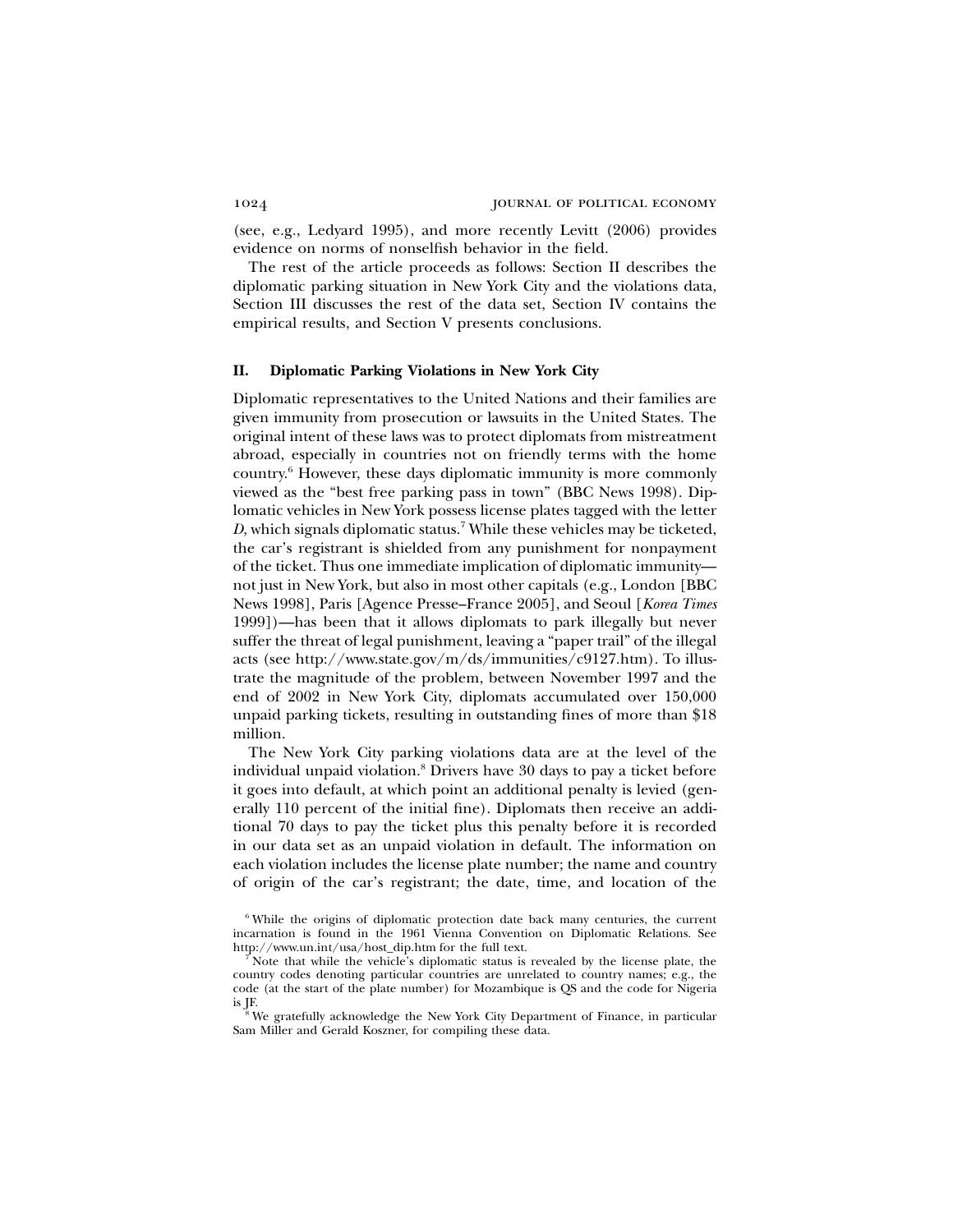violation; the fine and penalty levied; and the amount paid (if any). The most common violation in our data was parking in a No Standing— Loading Zone (43 percent of violations), which is typically parking in someone else's driveway or business entrance. The remainder were spread across a range of violation types that imply varying degrees of social harm:<sup>9</sup> fines for expired meters accounted for 6 percent of the total, double-parking 5 percent, and parking in front of a fire hydrant 7 percent, for instance. Also note that in 20 percent of violations the registrant is the mission itself, signifying an official rather than personal vehicle. While the majority of violations are located within a mile of either the country's UN mission or the UN complex, many are committed in other parts of the city. We return to the issue of violation location below. The total period of coverage in our data set is November 24, 1997, to November 21, 2005. (Refer to the Data Appendix for more on the data set.)

A crucial change in legal enforcement took place in October 2002, when the State Department gave New York City permission to revoke the official diplomatic plates of vehicles with three or more outstanding unpaid violations (Steinhauer 2002). In addition, the Clinton-Schumer Amendment (named after the two New York senators), put in place at the same time, allowed the city to petition the State Department to have 110 percent of the total amount due deducted from U.S. foreign aid to the offending diplomats' country, although this latter punishment was never invoked in practice (Singleton 2004).

In constructing our data set, we generate separate measures of the extent of unpaid violations for the pre-enforcement (November 1997– October 2002) and postenforcement (November 2002–November 2005) periods. In each case, we employ the total number of unpaid diplomatic parking violations for a particular country. In order to control for baseline mission size, we calculate the total number of UN permanent mission staff with diplomatic privileges using the UN Blue Book for May 1998. Published twice annually, the Blue Book lists all UN mission staff, as well as their official titles. We additionally use UN Blue Books for 1997–2005 to track the UN tenure of individual diplomats. Fortunately, the Blue Books generally use consistent spellings across editions, facilitating automated matching across time. In most cases, the spelling and format were also consistent with the names in the parking violations data; the algorithm automatically matched 61 percent of diplomats in the violations database. The first Blue Book we use is from January 1997,

<sup>9</sup> Almost all parking violations in the data set resulted in fines of US\$55, making it impossible to assess the extent of social damage by violations' relative prices.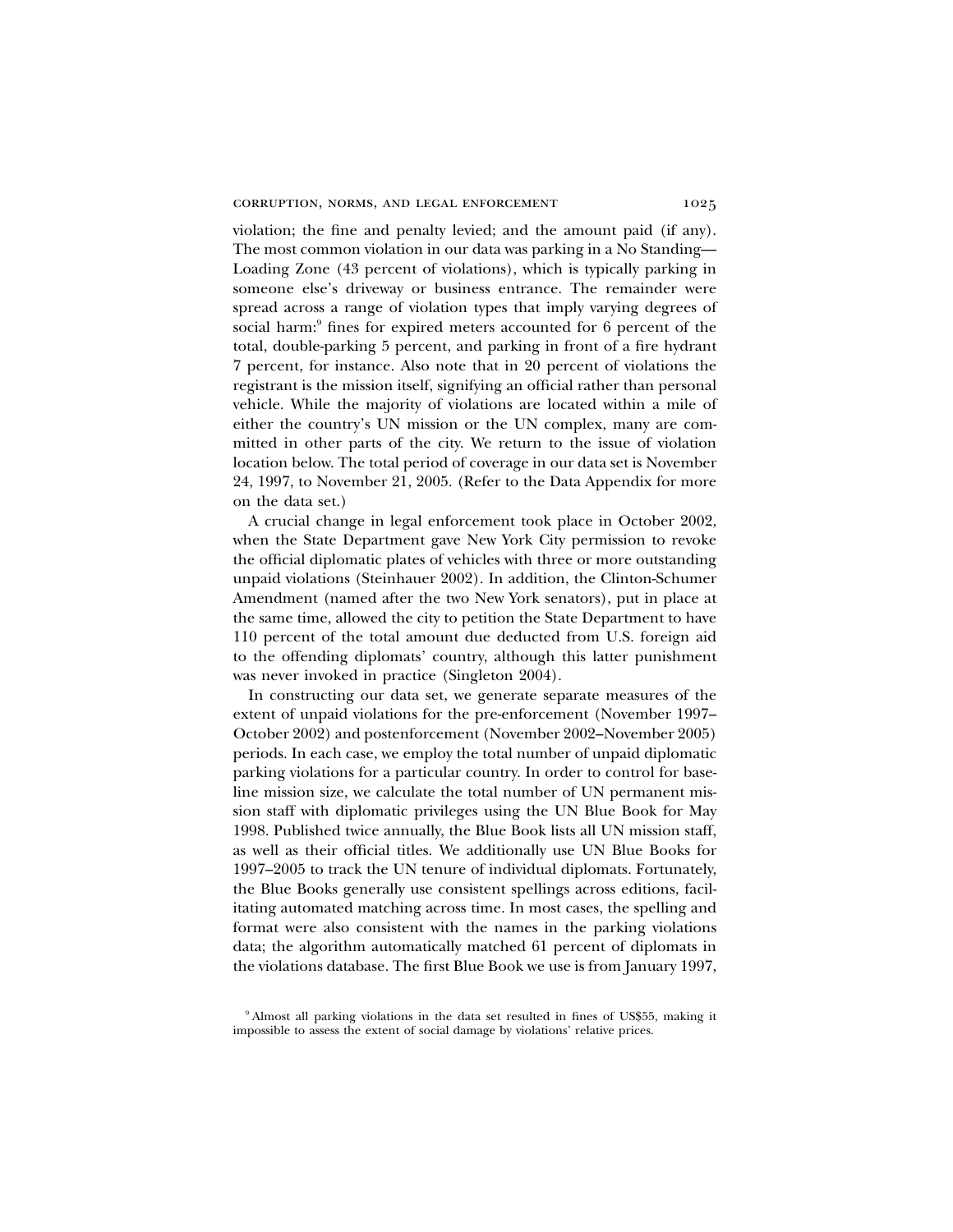and we use this as our start date for calculating tenure at the United Nations.<sup>10</sup>

We obtained data on the number of diplomatic license plates registered to each mission from the U.S. State Department's Office of Foreign Missions, and we use these data as a control variable in some specifications. Unfortunately, these data are available only for 2006, though we were assured that the numbers are largely stable over time.<sup>11</sup>

Table 1 presents the annual number of violations per diplomat by country during the pre-enforcement period (November 1997–October 2002) and the postenforcement period (November 2002–November 2005), along with the total number of diplomats in May 1998. Overall, the basic pattern accords reasonably well with common perceptions of corruption across countries. The worst parking violators—the 10 worst (in order) are Kuwait, Egypt, Chad, Sudan, Bulgaria, Mozambique, Albania, Angola, Senegal, and Pakistan—all rank poorly in cross-country corruption rankings (described below), with the exception of Kuwait. The raw correlation between the country corruption rankings and preenforcement parking violations per diplomat is  $+0.18$ , and that between the corruption ranking and postenforcement violations per capita is  $+0.24$ . While many of the countries with zero violations accord well with intuition (e.g., the Scandinavian countries, Canada, and Japan), there are a number of surprises. Some of these are countries with very small missions (e.g., Burkina Faso and the Central African Republic), and a few others have high rates of parking violations but do pay off the fines (these are Bahrain, Malaysia, Oman, and Turkey; we return to this issue below). The smallest missions may plausibly have fewer violations since each mission is given two legal parking spaces at the United Nations, and this may suffice if the country has very few diplomats.

Figure 1 plots the total violations per month during November 1997– November 2005. There are two clear declines in the number of violations. The first comes in September 2001, corresponding to the period following the World Trade Center attack. The second and extremely pronounced decline coincides with increased legal enforcement of diplomatic parking violators.

<sup>&</sup>lt;sup>10</sup> That is, we cannot distinguish among arrival times pre-1997, and all individuals included in the January 1997 Blue Book are coded as arriving in that month. As a robustness check, we also limit the sample only to diplomats who were not yet present in New York in the 1997 Blue Book (reducing the sample slightly), which allows us to more accurately capture arrival date.

<sup>&</sup>lt;sup>11</sup> We thank Murray Smith of the U.S. Office of Foreign Services for these data and for many useful conversations.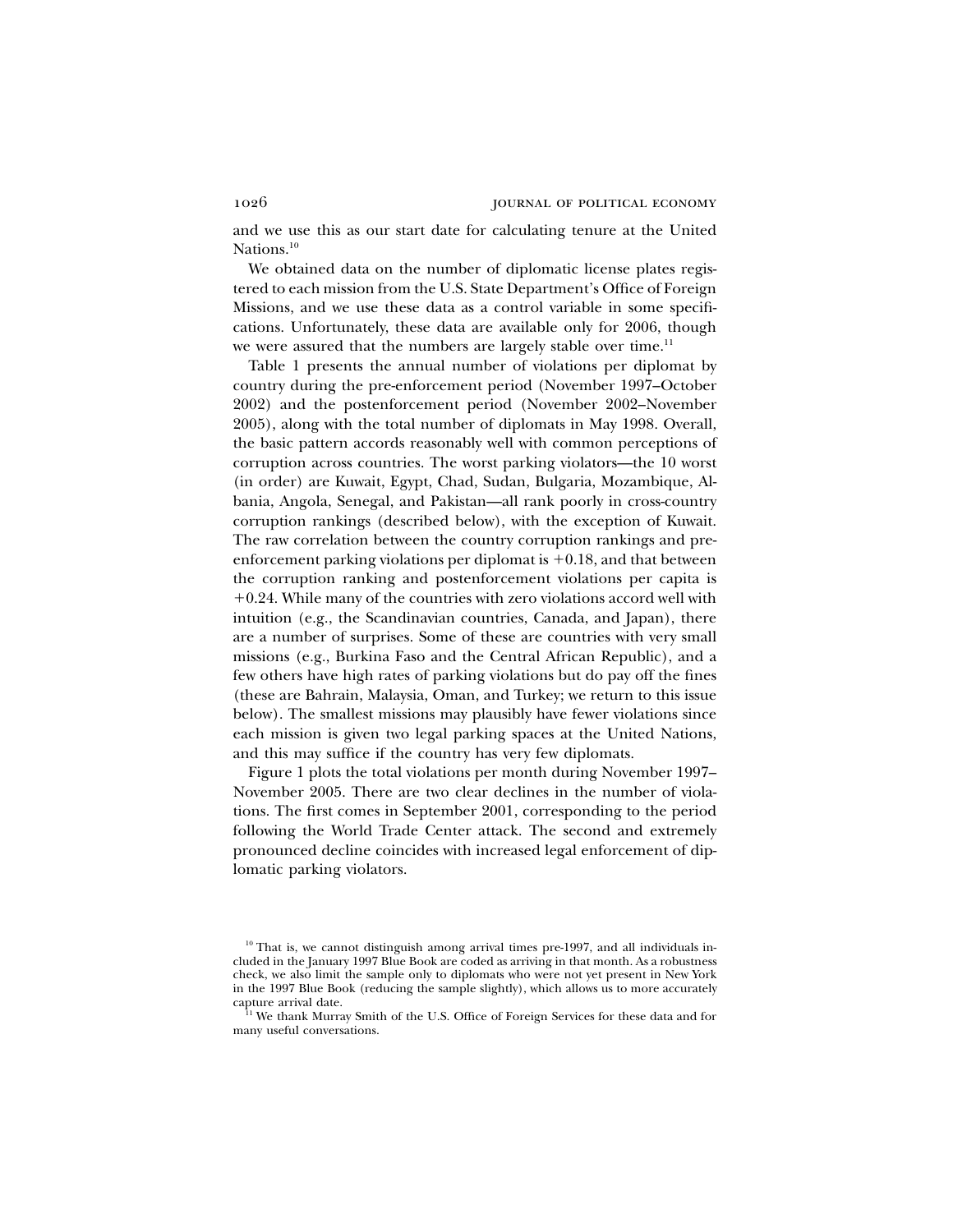|                               | AVERAGE UNPAID ANNUAL NEW YORK CITY PARKING VIOLATIONS PER DIPLOMAT, NOVEMBER 1997 TO NOVEMBER 2005 |                                                                         | TABLE 1                                                                 |                                       |                           |                                 |
|-------------------------------|-----------------------------------------------------------------------------------------------------|-------------------------------------------------------------------------|-------------------------------------------------------------------------|---------------------------------------|---------------------------|---------------------------------|
| Violations<br>Parking<br>Rank | Country Name                                                                                        | $(11/1997 - 11/2002)$<br>Pre-enforcement<br>Violations per<br>Diplomat, | $(11/2002 - 11/2005)$<br>Postenforcement<br>Violations per<br>Diplomat, | UN<br>Mission<br>Diplomats<br>in 1998 | Index, 1998<br>Corruption | Country<br>Code                 |
|                               | Kuwai                                                                                               | 249.4                                                                   | -15                                                                     |                                       | $-1.07$                   | $\mathbb{K}\mathbb{N}$          |
|                               |                                                                                                     | 141.4                                                                   | 33                                                                      |                                       |                           | EGY                             |
|                               | Egypt<br>Chad                                                                                       | 125.9                                                                   | $\mathcal{S}$                                                           |                                       | 34.84                     |                                 |
|                               | Sudan                                                                                               | 20.6                                                                    | $\ddot{c}$                                                              |                                       | 75                        | <b>FEBRUARY SERVER SERVERES</b> |
|                               |                                                                                                     | 19.0                                                                    | .64                                                                     |                                       | $\ddot{5}$                |                                 |
|                               | Bulgaria<br>Mozambique                                                                              | 12.1                                                                    | $50$ .                                                                  |                                       | 77                        |                                 |
|                               | Albania                                                                                             | 85.5                                                                    | .85                                                                     |                                       | 92                        |                                 |
|                               | Angola                                                                                              | 82.7                                                                    | $\overline{5}$                                                          |                                       | 05                        |                                 |
|                               |                                                                                                     | 80.2                                                                    | $\ddot{\mathcal{E}}$                                                    |                                       | 45                        |                                 |
|                               | Senegal<br>Pakistan                                                                                 | $70.3\,$                                                                | $\overline{1}$ .21                                                      |                                       | $76$<br>$35$              |                                 |
|                               | Ivory Coast                                                                                         | 68.0                                                                    | $\ddot{ }$                                                              |                                       |                           |                                 |
| 12                            | Zambia                                                                                              |                                                                         | Ë                                                                       |                                       | 56                        |                                 |
| $\frac{3}{2}$                 | Morocco                                                                                             | 61.2<br>60.8                                                            | <del>্য</del>                                                           |                                       | $\ddot{=}$                |                                 |
|                               | Ethiopia                                                                                            | 60.4                                                                    | .62                                                                     |                                       | 55                        |                                 |
| $\overline{15}$               | Nigeria                                                                                             | 59.4                                                                    | 4                                                                       |                                       | 1.01                      |                                 |
| 16                            | Syria                                                                                               | 53.3                                                                    | 1.36                                                                    | $\bar{\mathbb{Z}}$                    | 38.76                     |                                 |
| $\overline{17}$               | Benin                                                                                               | 50.4                                                                    | 6.50                                                                    |                                       |                           |                                 |
| $18\,$                        | Zimbabwe                                                                                            | 46.2                                                                    | 86                                                                      |                                       | .13                       |                                 |
| $\overline{19}$               | Cameroon                                                                                            | 44.1                                                                    | 2.86                                                                    |                                       | Ξ                         |                                 |
| $20\,$                        | Montenegro and Serbia                                                                               | 38.5                                                                    | 05                                                                      |                                       | 16                        |                                 |
| $\overline{21}$               | Bahrain                                                                                             | 38.2                                                                    | 65                                                                      |                                       | $-41$                     |                                 |
| 22                            | Burundi                                                                                             | 38.2                                                                    |                                                                         |                                       | $\overline{80}$           |                                 |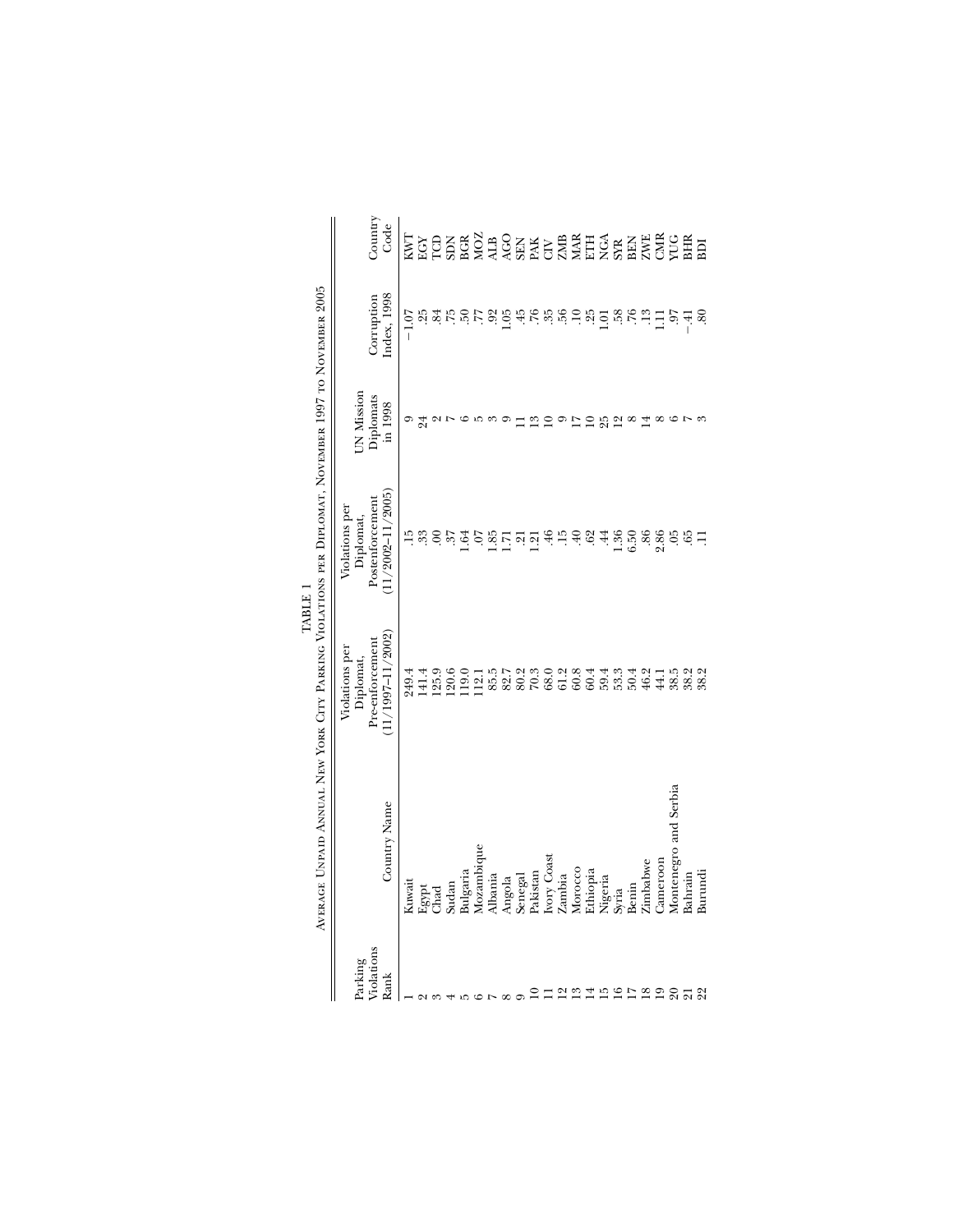|                               |                          |                                                                         | (Continued)<br>TABLE 1                                                |                                       |                           |                 |
|-------------------------------|--------------------------|-------------------------------------------------------------------------|-----------------------------------------------------------------------|---------------------------------------|---------------------------|-----------------|
| Violations<br>Parking<br>Rank | Country Name             | $(11/1997 - 11/2002)$<br>Pre-enforcement<br>Violations per<br>Diplomat, | $11/2002 - 11/2005$<br>Postenforcement<br>Violations per<br>Diplomat, | UN<br>Mission<br>Diplomats<br>in 1998 | Index, 1998<br>Corruption | Country<br>Code |
| 23                            | Mali                     | 37.9<br>36.5                                                            | 52<br>73                                                              | 10 RO                                 | 59553                     | ЦІМ             |
| $\mathbb{Z}^4$                | Indonesia                |                                                                         |                                                                       |                                       |                           | ă               |
|                               | Guinea                   |                                                                         | 59                                                                    | IJ                                    |                           | B<br>GNB        |
| 225232552355555555            | Bosnia-Herzegovina       | 23<br>23<br>23<br>23                                                    | Ξ                                                                     |                                       |                           |                 |
|                               | South Africa             |                                                                         | <u>្ទដំ ខ្ញុំ</u>                                                     | G                                     |                           |                 |
|                               | Saudi Arabia             |                                                                         |                                                                       | N                                     | $-42$<br>$-35$            |                 |
|                               | Bangladesh               | 33.4                                                                    |                                                                       |                                       | $\ddot{ }$                |                 |
|                               | Brazil                   |                                                                         | 23                                                                    |                                       | $-10$                     |                 |
|                               | Sierra Leone             |                                                                         | $\vec{=}$                                                             |                                       | .72                       |                 |
|                               | Algeria                  |                                                                         | $\ddot{36}$                                                           | w                                     | $\dot{\mathcal{L}}$       |                 |
|                               | Chailand                 |                                                                         | 98                                                                    | S                                     | .26                       |                 |
|                               | Kazakhstan               |                                                                         | 25                                                                    |                                       | .86                       |                 |
|                               | Mauritius                |                                                                         | .08                                                                   |                                       | $-38$                     |                 |
|                               | Niger                    |                                                                         | 2.51                                                                  |                                       |                           |                 |
|                               | Czech Republic           | 888888888888887887                                                      | $\ddot{\mathrm{S}}$                                                   |                                       | $-0.35$                   |                 |
|                               | Lesotho                  |                                                                         | .22                                                                   |                                       | $-0.9$                    |                 |
|                               | Botswana                 |                                                                         | 55                                                                    |                                       | $-53$                     |                 |
| $\triangleq$                  | Bhutan                   |                                                                         | .26                                                                   |                                       | $-46$                     |                 |
| $\ddot{+}$                    | Sri Lanka                |                                                                         | $\mathcal{S}$                                                         |                                       | .24                       |                 |
| 잎                             | Chile                    |                                                                         | $\ddot{5}$                                                            |                                       | $-1.20$                   |                 |
|                               |                          |                                                                         | .62                                                                   |                                       | 류                         |                 |
| 4                             |                          | 16.7                                                                    | 60                                                                    |                                       | 59.                       |                 |
|                               | Tunisia<br>Nepal<br>Iran | 15.7                                                                    | $\frac{8}{3}$                                                         |                                       | .63                       |                 |
| $\frac{4}{6}$                 | ;≒                       |                                                                         |                                                                       |                                       |                           |                 |
|                               | Italy<br>Liberia         | $\frac{14.8}{13.7}$                                                     | $rac{6}{8}$                                                           |                                       | $-30$<br>$-1.44$          |                 |
| $\frac{8}{3}$                 |                          |                                                                         |                                                                       |                                       |                           |                 |

1028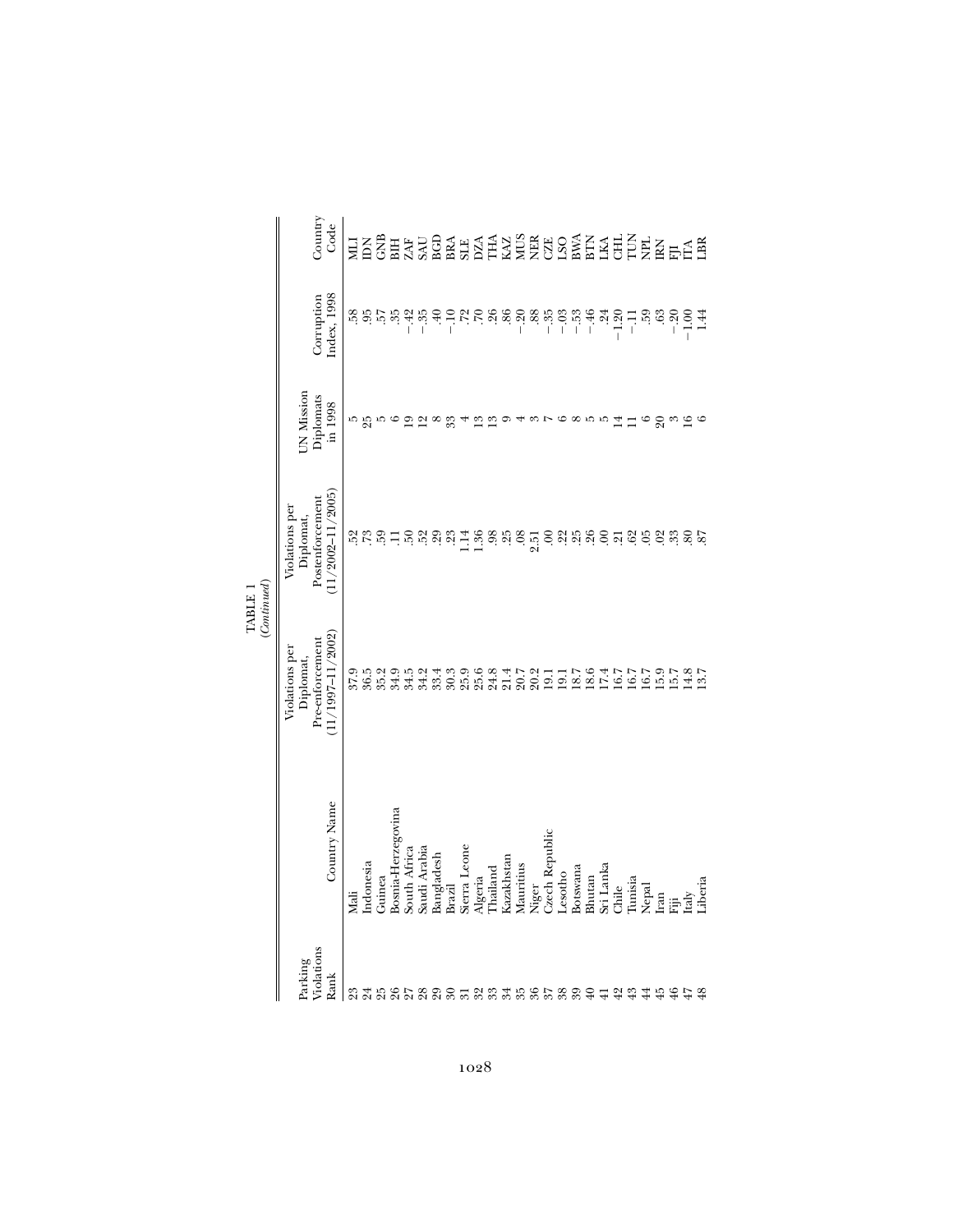| \$ 유도워유 부품은 눈 % 운용 모양 않 볶 % 양 눈 % 양 운드 보 있 노 수 눈 눈 눈 눈 눈 아 그 않 | Malawi<br>Malawi<br>Raraguay<br>Rwanda<br>Rwanda<br>Spain Baraguay<br>Spain Baraguay<br>Chrispines<br>Ghinapines<br>Mauritania<br>Mongolia<br>Mongolia<br>Konia<br>Cosa Rica<br>Togo Coman<br>Vieman<br>Vieman<br>Vieman<br>Vieman<br>Vieman<br>Vieman<br>Vieman<br>Viema |  | e presentation de la construcción de la construcción de la construcción de la construcción de la construcción<br>El presentation de la construcción de la construcción de la construcción de la construcción de la construcción |  |
|----------------------------------------------------------------|---------------------------------------------------------------------------------------------------------------------------------------------------------------------------------------------------------------------------------------------------------------------------|--|---------------------------------------------------------------------------------------------------------------------------------------------------------------------------------------------------------------------------------|--|
|                                                                |                                                                                                                                                                                                                                                                           |  |                                                                                                                                                                                                                                 |  |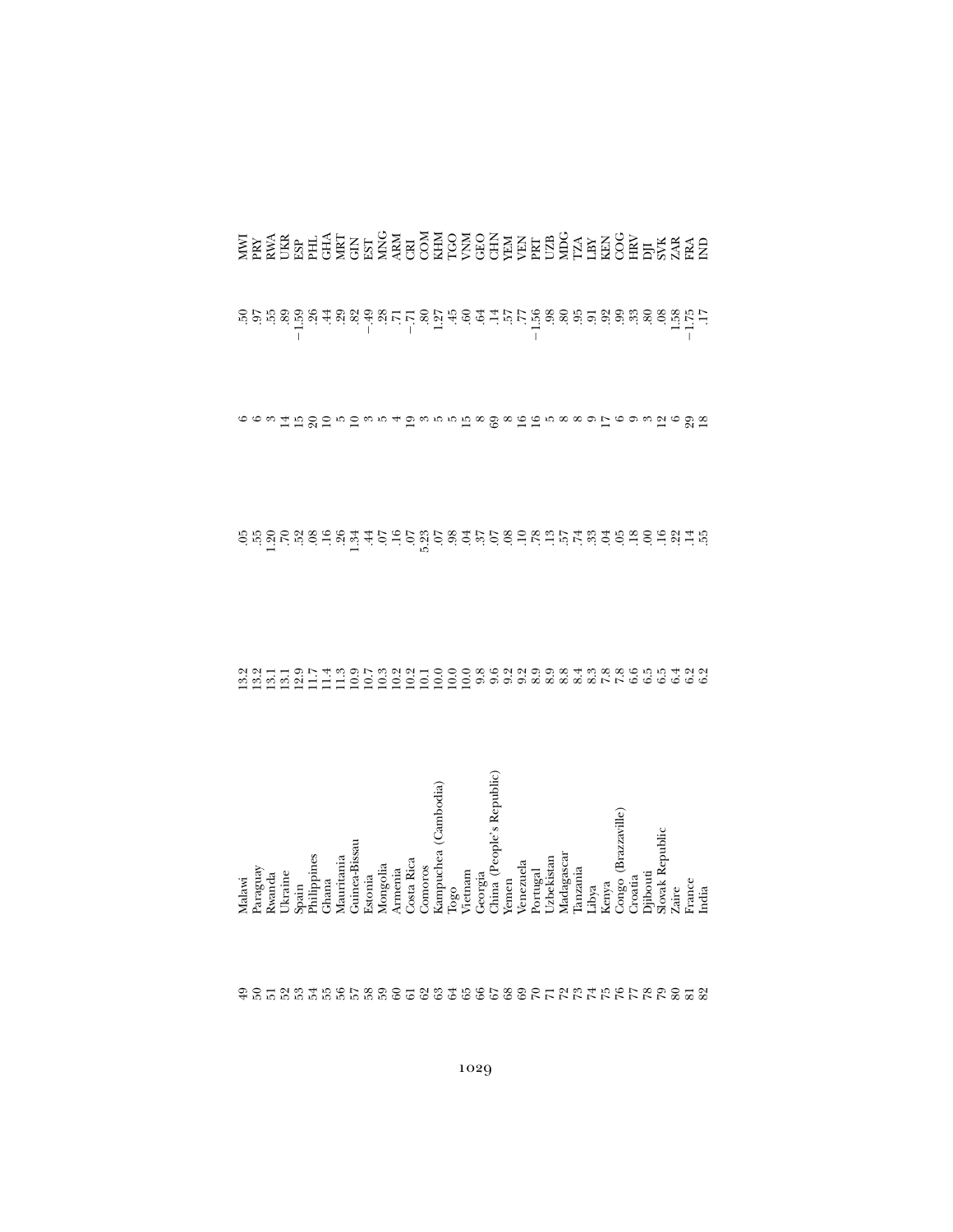|                               |                        |                                                                         | (Continued)<br>TABLE 1                                                |                                    |                           |                             |
|-------------------------------|------------------------|-------------------------------------------------------------------------|-----------------------------------------------------------------------|------------------------------------|---------------------------|-----------------------------|
| Violations<br>Parking<br>Rank | Country Name           | $(11/1997 - 11/2002)$<br>Pre-enforcement<br>Violations per<br>Diplomat, | $11/2002 - 11/2005$<br>Postenforcement<br>Violations per<br>Diplomat, | UN Mission<br>Diplomats<br>in 1998 | Index, 1998<br>Corruption | Country<br>Code             |
|                               |                        |                                                                         |                                                                       |                                    |                           |                             |
| $83\,$                        | Laos                   | $6.\overline{9}$                                                        | $\frac{8}{2}$                                                         | ග                                  | $^{70}_{1.13}$            | Q                           |
| 84                            | Turkmenistan           |                                                                         |                                                                       | +                                  |                           | IKM                         |
|                               | Papua New Guinea       | 5.6                                                                     | .74                                                                   | $\infty$                           |                           | PNG                         |
|                               | Honduras               |                                                                         | S.                                                                    | ం                                  |                           |                             |
|                               | Slovenia               | 2020 2020<br>2020 2021                                                  | $\ddot{+}$                                                            | $^{\circ}$                         | 5.58885                   |                             |
|                               | Kyrgyzstan             |                                                                         | 05                                                                    |                                    |                           |                             |
|                               | Nicaragua              |                                                                         | $\ddot{4}$                                                            |                                    |                           |                             |
|                               | Uruguay                |                                                                         | $_{0.0}$                                                              |                                    | $-.42$                    |                             |
|                               | Swaziland              | 4.4                                                                     | 47                                                                    |                                    | $\overline{19}$           |                             |
|                               | Tajikistan             | 4.4                                                                     |                                                                       |                                    | 1.12                      |                             |
|                               | Namibia                | 4.3                                                                     | $\frac{16}{09}$                                                       | Ξ                                  | $-0.24$                   |                             |
|                               | Mexico                 | 4.0                                                                     | 0 <sup>2</sup>                                                        | ഉ                                  |                           |                             |
|                               |                        | 4.0                                                                     | 36                                                                    | $\overline{9}$                     | $-2.50$<br>$-2.50$        |                             |
|                               | Argentina<br>Singapore |                                                                         | 16 <sub>33</sub>                                                      | $\circ$                            |                           |                             |
|                               | Romania                |                                                                         |                                                                       | $\supseteq$                        | 38                        |                             |
| 98                            | Uganda                 |                                                                         | .23                                                                   | 1                                  | .62                       |                             |
|                               | Hungary                | င်း<br>ထိုက်မွေးပွဲမေမြေ                                                | $\overline{0}$                                                        | $^{\circ}$                         | $-0.69$                   | ESCUBBE ESTRES ES ERRETORES |
| 100                           | Macedonia              |                                                                         |                                                                       |                                    | $\ddot{S}$                |                             |
|                               | Bolivia                |                                                                         | 48.8                                                                  | ం                                  | 41                        |                             |
| $\frac{101}{103}$             | Peru                   | 3.1                                                                     |                                                                       | ာ                                  | H.                        |                             |
|                               | Haiti                  | $\rm ^{3.0}$                                                            | $\overline{0}$                                                        | G                                  | 85                        |                             |
| 104                           | ordan                  |                                                                         | $\infty$                                                              | ౚ                                  | $-21$                     |                             |
| 105                           | Belarus                | 3.77                                                                    | $\infty$                                                              | $^{\circ}$                         | .60                       |                             |
| 106                           | Belgium                |                                                                         | $\overline{14}$                                                       | 4                                  | $-1.23$                   |                             |
| 107                           | Cyprus                 | 2.5<br>2.3                                                              | $rac{6}{13}$                                                          |                                    | $-1.38$                   |                             |
| 108                           | Guyana                 |                                                                         |                                                                       | ⊟ "                                | .26                       |                             |
|                               |                        |                                                                         |                                                                       |                                    |                           |                             |
|                               |                        |                                                                         |                                                                       |                                    |                           |                             |
|                               |                        |                                                                         |                                                                       |                                    |                           |                             |
|                               |                        |                                                                         |                                                                       |                                    |                           |                             |

1030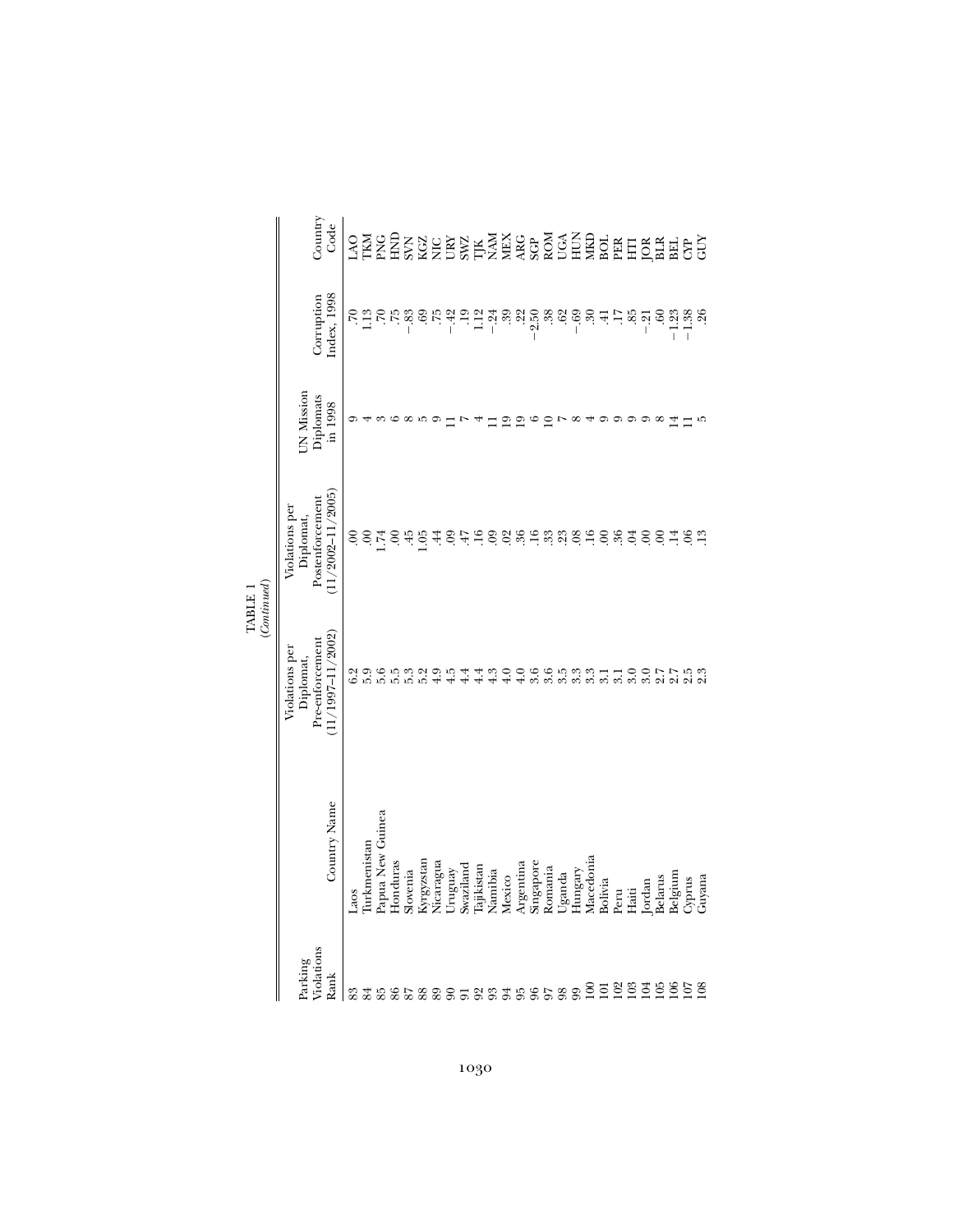| El Salvador<br>ithuania                                                            |                                                                  |                           |                                                                                                               | $-2.02$                                            |
|------------------------------------------------------------------------------------|------------------------------------------------------------------|---------------------------|---------------------------------------------------------------------------------------------------------------|----------------------------------------------------|
| Gambia<br>Poland                                                                   | Malaysia<br>Irinidad and Tobago                                  | 2 1 1 1 1 1 1 1 1 1 1 2 2 |                                                                                                               |                                                    |
| Germany<br>Eritrea<br>Moldova<br>Lebanon                                           | Korea (South)<br>Dominican Republic                              |                           |                                                                                                               |                                                    |
| Guatemala<br>Finland                                                               | Switzerland<br>New Zealand<br>United Kingdom<br>Netherlands      |                           |                                                                                                               |                                                    |
| Azerbaijan<br>Australia                                                            | Burkina-Faso<br>Central African Republic<br>United Arab Emirates |                           |                                                                                                               |                                                    |
| Colombia<br>Denmarl<br>Ecuador<br>Canada<br>Greece<br>Ireland<br>Israel<br>Jamaica |                                                                  | 00000000000               | 幻 8 % 7 12 12 8 12 6 3 12 3 4 % 22 12 9 12 8 32 12 5 2 2 2 2 2 1 5 2 1 5 2 12 5 1 2 1 5 1 0 1 1 1 1 1 1 1 1 1 | <u>FERER ER ERRES ERRES ER ER ER ER ER ER ER E</u> |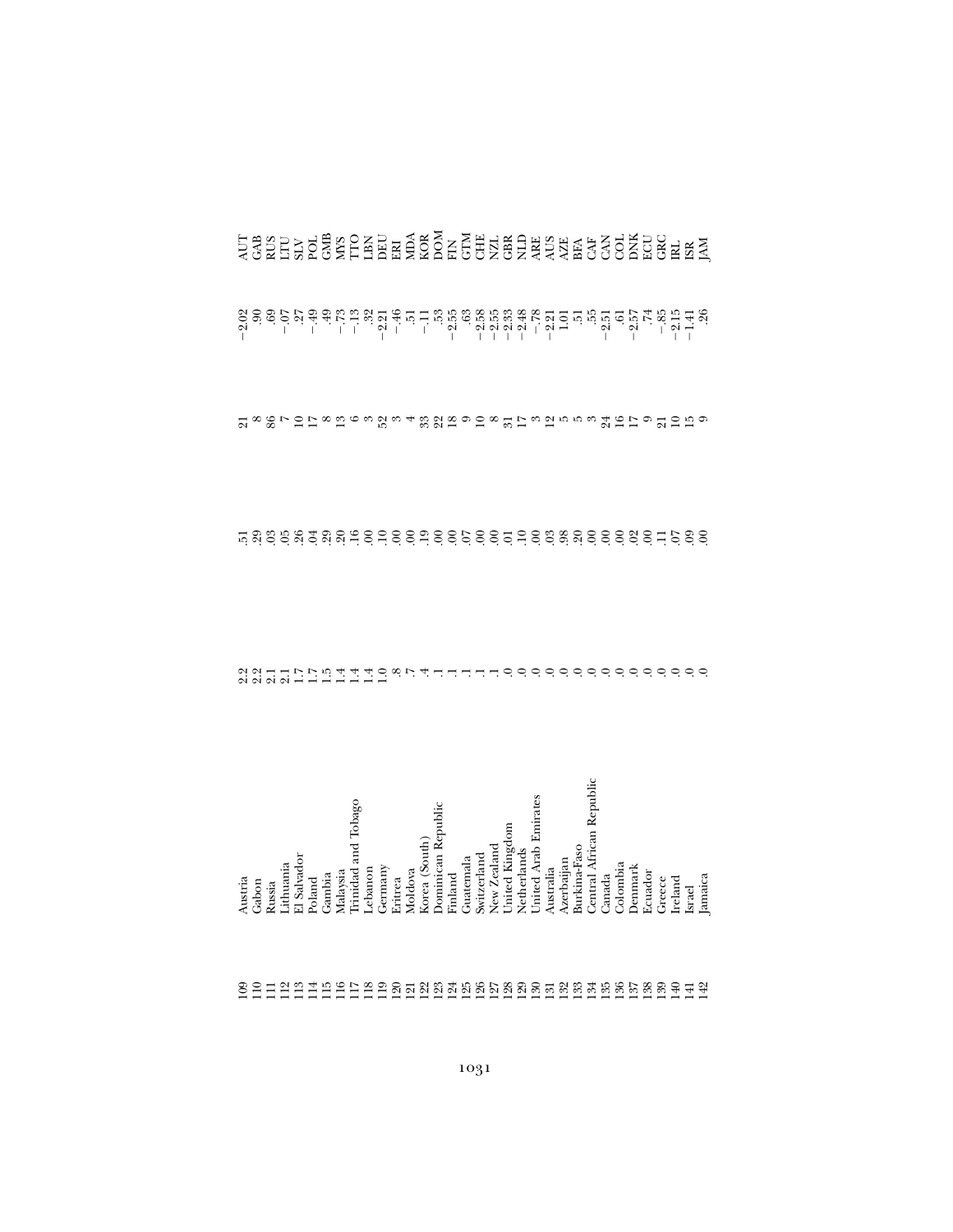|                               |                                                               |                                                                       | $\begin{array}{ll} \text{TABLE 1} \\ \text{(Continued)} \end{array}$ |                                    |                           |                            |
|-------------------------------|---------------------------------------------------------------|-----------------------------------------------------------------------|----------------------------------------------------------------------|------------------------------------|---------------------------|----------------------------|
| Violations<br>Parking<br>Rank | Country Name                                                  | $11/1997 - 11/2002$<br>Pre-enforcement<br>Violations per<br>Diplomat, | 11/2002-11/2005)<br>Postenforcement<br>Violations per<br>Diplomat,   | UN Mission<br>Diplomats<br>in 1998 | Corruption<br>Index, 1998 | Country<br>Code            |
| 143                           |                                                               |                                                                       |                                                                      |                                    | -1.16                     |                            |
| 144                           |                                                               |                                                                       |                                                                      |                                    |                           |                            |
| 145                           | Japan<br>Latvia<br>Norway<br>Oman<br>Oman<br>Panama<br>Panama |                                                                       |                                                                      |                                    | $-2.35$                   | <b>EXAMENT</b><br>EXPORTED |
| 146                           |                                                               |                                                                       |                                                                      |                                    |                           |                            |
| 147                           |                                                               |                                                                       |                                                                      |                                    | <b>88</b>                 |                            |
| $\frac{48}{5}$                |                                                               |                                                                       |                                                                      |                                    | $-2.55$                   |                            |
| 149                           | Turkey                                                        |                                                                       |                                                                      |                                    |                           |                            |
| i<br>;                        | 化氧化物 计标准                                                      | ディティー ノミくくく デー・コー                                                     | -<br>-<br>-                                                          |                                    |                           |                            |

NorE-The corruption index is from Kaufmann et al. (2005). A higher score in the corruption index denotes more corruption. Note.—The corruption index is from Kaufmann et al. (2005). A higher score in the corruption index denotes more corruption.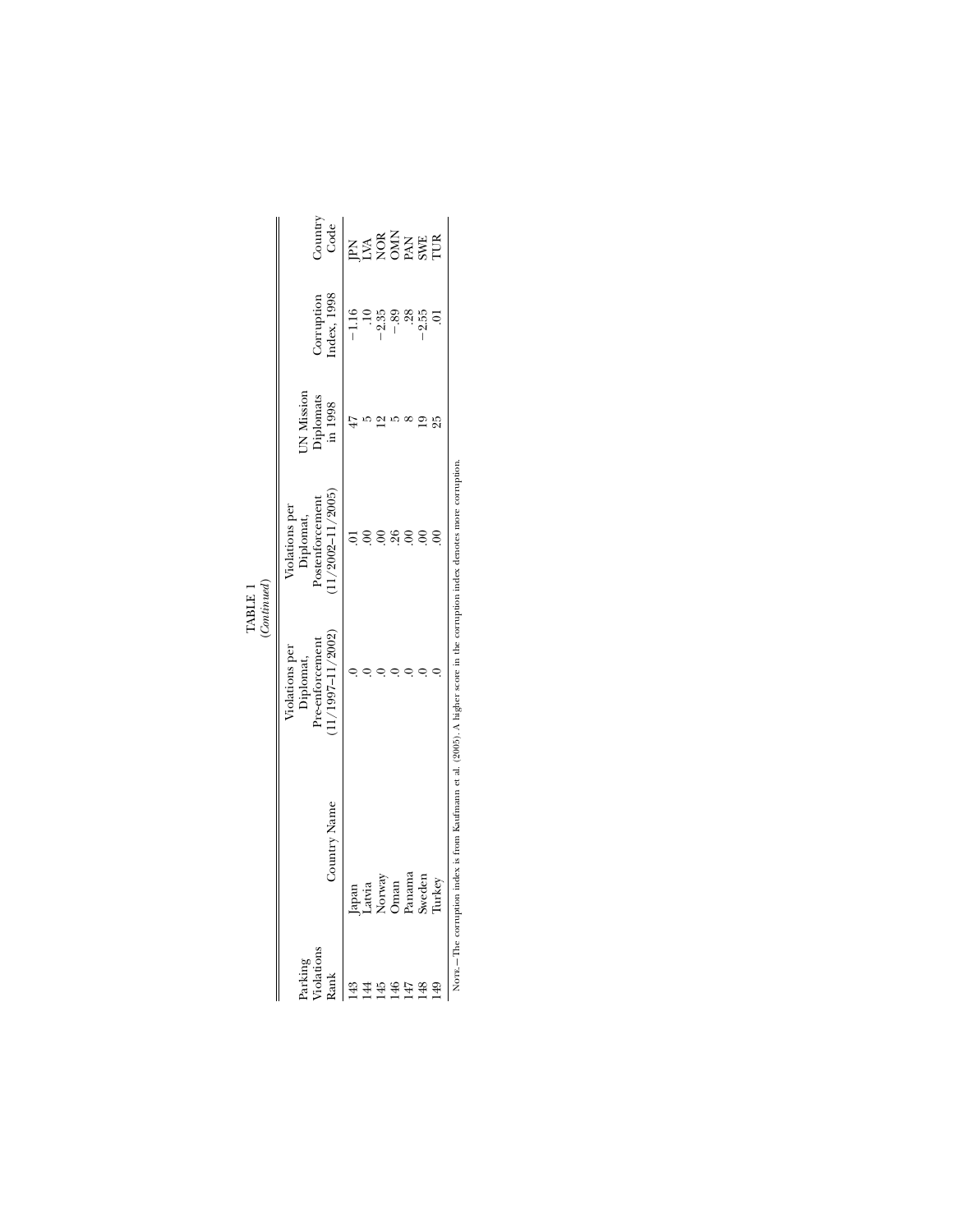

Fig. 1.—Total monthly New York City parking violations by diplomats, 1997–2005 (vertical axis on log scale).

## **III. Cross-Country Data**

We employ country-level data on economic, political, and social characteristics and in particular consider data on country corruption levels using the measure in Kaufmann, Kraay, and Mastruzzi (2005) from 1998, the earliest year with wide country coverage. This is a composite corruption index that is essentially the first principal component of a number of other commonly used corruption indices, which are usually subjective measures based on surveys of country experts and investors. By definition, therefore, the Kaufmann et al. measure is highly correlated with the commonly used indices and is extremely highly correlated  $(\rho = 0.97)$  with the Transparency International ratings from the same year. For ease of interpretation, we reverse the sign of the original measure so that higher values indicate greater corruption. By construction, the mean value of this measure across all countries in their sample is zero with standard deviation one, and it ranges from  $-2.6$  to  $+1.6$  in our slightly restricted sample of countries. The main advantages of this country measure are that its method of aggregation is clearly defined relative to the Transparency International measure, and it has broader country coverage than other indices. Our sample consists of all countries that had 1998 populations greater than 500,000 according to the World Development Indicators, and for which basic country-level data were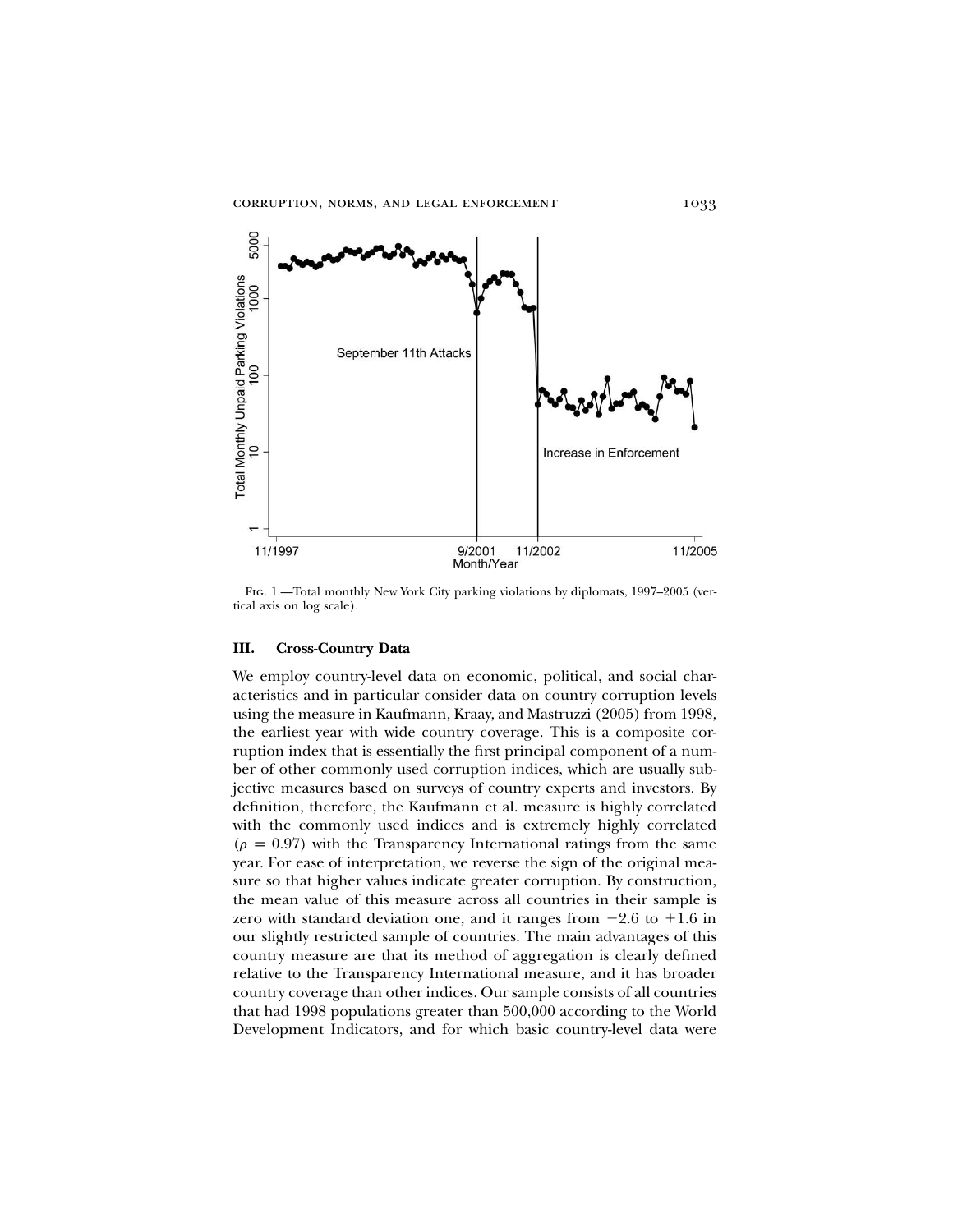| <b>TABLE 2</b>         |  |
|------------------------|--|
| Descriptive Statistics |  |

| Variable                                                                          | Mean    | Standard<br>Deviation  | Observations |
|-----------------------------------------------------------------------------------|---------|------------------------|--------------|
|                                                                                   |         | A. Country-Level Data  |              |
| Unpaid New York City parking violations: <sup>a</sup>                             |         |                        |              |
| 11/1997-11/2002                                                                   | 977.9   | 2,000.9                | 149          |
| 11/2002-11/2005                                                                   | 11.3    | 18.4                   | 149          |
| Unpaid and paid New York City parking<br>violations, 11/1997-11/2002 <sup>a</sup> | 1,066.2 | 2,021.4                | 149          |
| After-hours New York city parking viola-                                          |         |                        |              |
| tions, $11/1997-11/2002$ <sup>a</sup>                                             | 40.6    | 72.7                   | 149          |
| Diplomats in the country UN mission,<br>1998 <sup>b</sup>                         | 11.8    | 11.1                   | 149          |
| Number of license plates registered to the                                        |         |                        |              |
| country's UN mission, 2006 <sup>c</sup>                                           | 10.5    | 14.0                   | 139          |
| Country corruption index, 1998 <sup>d</sup>                                       | .01     | 1.01                   | 149          |
| Log per capita income $(1998 \text{ US})^{\text{e}}$                              | 7.35    | 1.59                   | 149          |
| Average government wage/country per<br>capita income, early 1990s <sup>f</sup>    | 2.83    | 2.38                   | 92           |
| Log weighted distance between                                                     |         |                        |              |
| populations <sup>8</sup>                                                          | 9.12    | .41                    | 149          |
| Log total trade with the United States<br>$(1998 \text{ US})^{\text{h}}$          | 20.3    | 2.7                    | 146          |
| Received U.S. economic aid (indicator),                                           |         |                        |              |
| $1998^{\rm i}$                                                                    | .69     | .46                    | 147          |
| Received U.S. military aid (indicator),                                           |         |                        |              |
| 1998 <sup>i</sup>                                                                 | .63     | .49                    | 147          |
|                                                                                   |         | B. Diplomat-Level Data |              |
| Monthly unpaid New York City parking<br>violations: <sup>a</sup>                  |         |                        |              |
| 11/1997-11/2002                                                                   | .90     | 3.30                   | 25,123       |
| 11/2002-11/2005                                                                   | .02     | .19                    | 15,806       |
| Length of time at the UN mission in New                                           |         |                        |              |
| York City (in months) <sup>b</sup>                                                | 7.7     | 12.4                   | 40,929       |

<sup>a</sup> Source: New York City, Parking Violations Database (provided to the authors by the New York City Department of Finance).

<sup>b</sup> Source: United Nations Blue Books, 1997–2005. <sup>c</sup> Source: U.S. Department of State Office of Foreign Missions (provided to the authors by Deputy Director Murray Smith).

<sup>d</sup> Composite index from Kaufmann et al. (2005), but here higher values indicate more corruption. <sup>e</sup> Source: World Development Indicators (2005).

<sup>f</sup> Source: Schiavo-Campo et al. (1999); exact year differs by country.

<sup>g</sup> Source: Mayer and Zignago (2005).<br><sup>h</sup> Source: U.S. International Trade Commission (2006).

<sup>i</sup> Data from Kuziemko and Werker (2006).

available. Table 2 presents summary statistics for both the country-level and diplomat-level variables.

We include a number of other variables that may affect incentives to comply with local laws. From the data set used by Kuziemko and Werker (2006), we generate an indicator variable denoting whether the country received foreign aid from the United States in 1998. We similarly generate a pair of indicator variables for military and economic aid, since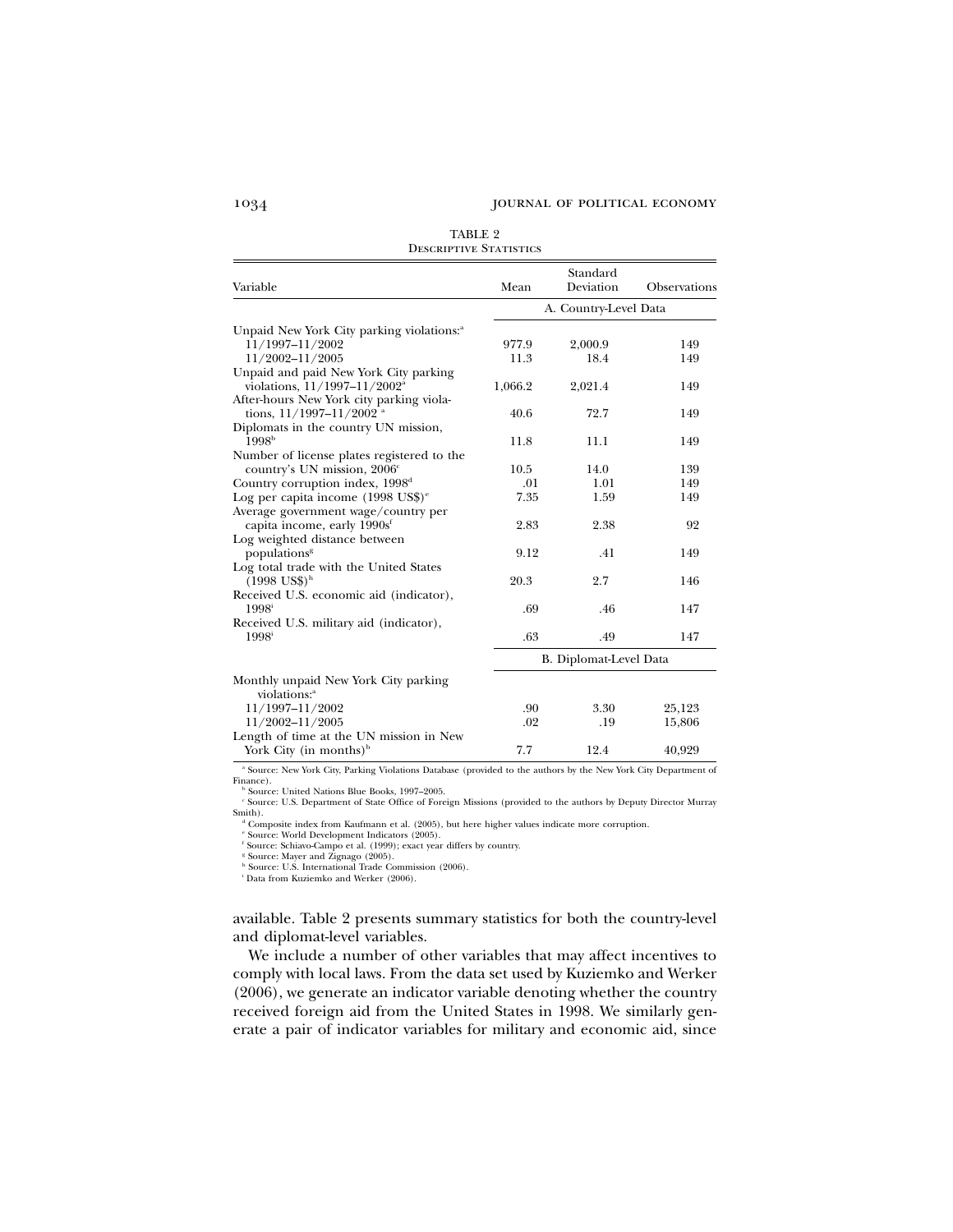these two types of aid may reflect different geopolitical interests: while economic aid recipients may feel beholden to the United States, those receiving military aid are typically countries that the United States seeks as strategic allies.

Finally, we include the logarithm of 1998 GDP per capita in U.S. dollars (taken from the World Development Indicators) in most specifications to control for income effects. Country-level income per capita is strongly correlated with corruption and with the rule of law, and some argue that income is influenced by underlying corruption levels, complicating efforts to disentangle corruption effects from income effects. As we discuss below, despite this strong correlation, the main corruption results are robust to including income controls. Second, we include the ratio of government bureaucrats' salaries to GDP per capita (using data from Schiavo-Campo, de Tommaso, and Mukherjee [1999]) for the early 1990s (exact year differs by country) to account for the possibility that bureaucrats occupy different positions in the national income distribution.

# **IV. Empirical Results**

A count model analysis is appropriate given the dependent variable, the total number of unpaid parking violations by country. We focus on the negative binomial model (the Poisson model can be rejected at high levels of confidence because of overdispersion of the parking tickets outcome variable; result not shown). In the main econometric specification for the cross-country analysis, the dependent variable is Total Unpaid Parking Violations<sub>it</sub>, where *i* denotes the country. There are two time periods *t* per country, one for the pre-enforcement period and one for the postenforcement period. Standard errors are robustly estimated, and the disturbance terms for a country are allowed to be correlated. The vector of explanatory variables is

 $\beta_1$ Corruption  $_i + \beta_2$ Enforcement  $_i + \beta_3$ Diplomats  $_i + X_i'$ ,

where Corruption is the 1998 country corruption index; Enforcement is an indicator for the post–October 2002 period, when legal enforcement increased sharply against diplomatic parking violators; and *X* is a vector of other country controls, including the log of 1998 GDP per capita, and region fixed effects, $12$  among others depending on the specification.

The New York City unpaid parking violations measure is robustly

<sup>&</sup>lt;sup>12</sup> United Nations region code data, available at http://unstats.un.org/unsd/methods/ m49/m49regin.htm, were used to classify countries into the following regions: (1) North America (including Caribbean), (2) South America, (3) Europe, (4) Asia, (5) Oceania, (6) Africa, and (7) Middle East.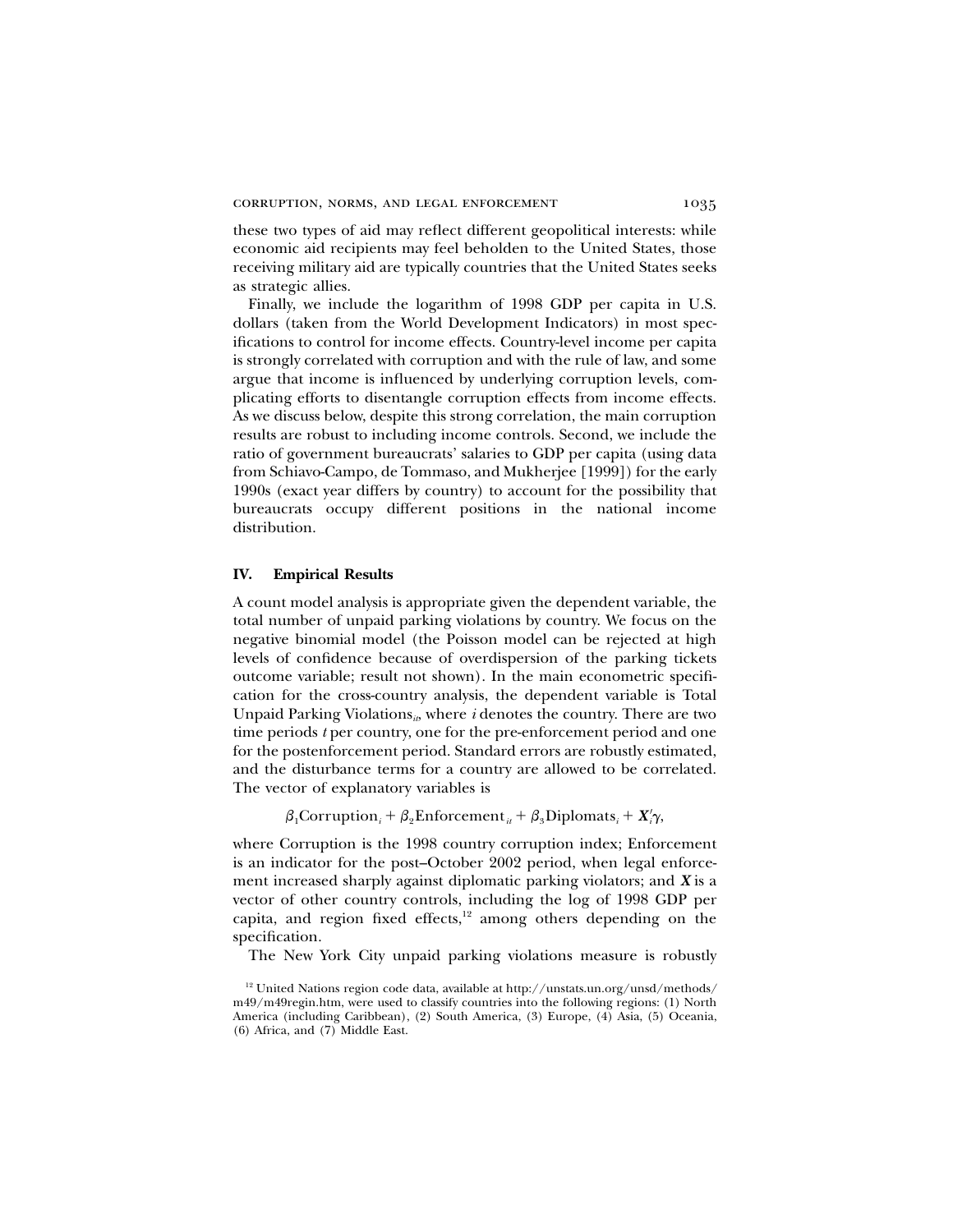positively correlated with the existing subjective country corruption index conditional on the number of UN mission diplomats for that country in New York City (table 3, regression 1). The relationship is roughly linear (fig. 2). The coefficient implies that the increase in the corruption index associated with going from a highly corrupt country such as Nigeria (corruption score  $+1.01$ ) to a largely uncorrupt country such as Norway (score -2.35) is associated with a large drop of 48 log points  $\times$  3.36 = 161 log points, or approximately 80 percent, in the average rate of diplomatic parking violations. The result is nearly unchanged if Kuwait, the country with the most parking violations per diplomat, is dropped from the sample (not shown). Parking violations also plummet in the postenforcement period, by over 98 percent on average, indicating that legal enforcement is also highly influential.

The coefficient estimate on the country corruption index is robust to the inclusion of log per capita income (table 3, regression 2). This pattern argues strongly against the explanation that richer countries are simply able to purchase more parking spots for their diplomats, in which case we would expect a weakening of the relationship between country corruption and parking violations and a negative coefficient estimate on country income, but we find neither. The result is also robust to controlling for region fixed effects (regression 3). The Middle East and Africa are the regions with the greatest average number of unpaid parking violations relative to the reference region (North America and the Caribbean). The inclusion of higher-order polynomial controls for income (regression 4) and an interaction between country corruption and the postenforcement period (regression 5) also has little effect on the partial correlation of the corruption index with parking violations committed. The interaction term between country corruption and the postenforcement period indicator variable has little predictive power, indicating a largely stable relationship across the pre- and postenforcement periods (see fig. 3).

The results are robust to including the average government wage relative to per capita income (table 4, regression 1) and also to the number of vehicles registered to each mission (regression 2).<sup>13</sup> The inclusion of paid violations in our parking violations measure has no effect on the main results (regression 3), further arguing against the possibility that our country corruption measure is picking up an income effect rather than a corruption effect.

There is also strong evidence that many violations are not work related. We focus on the subset of violations committed between the nighttime hours of 10:00 p.m. and 6:00 a.m. at a distance of more than five

<sup>&</sup>lt;sup>13</sup> A specification using fixed effects for the number of vehicles per mission generates similar results (not shown).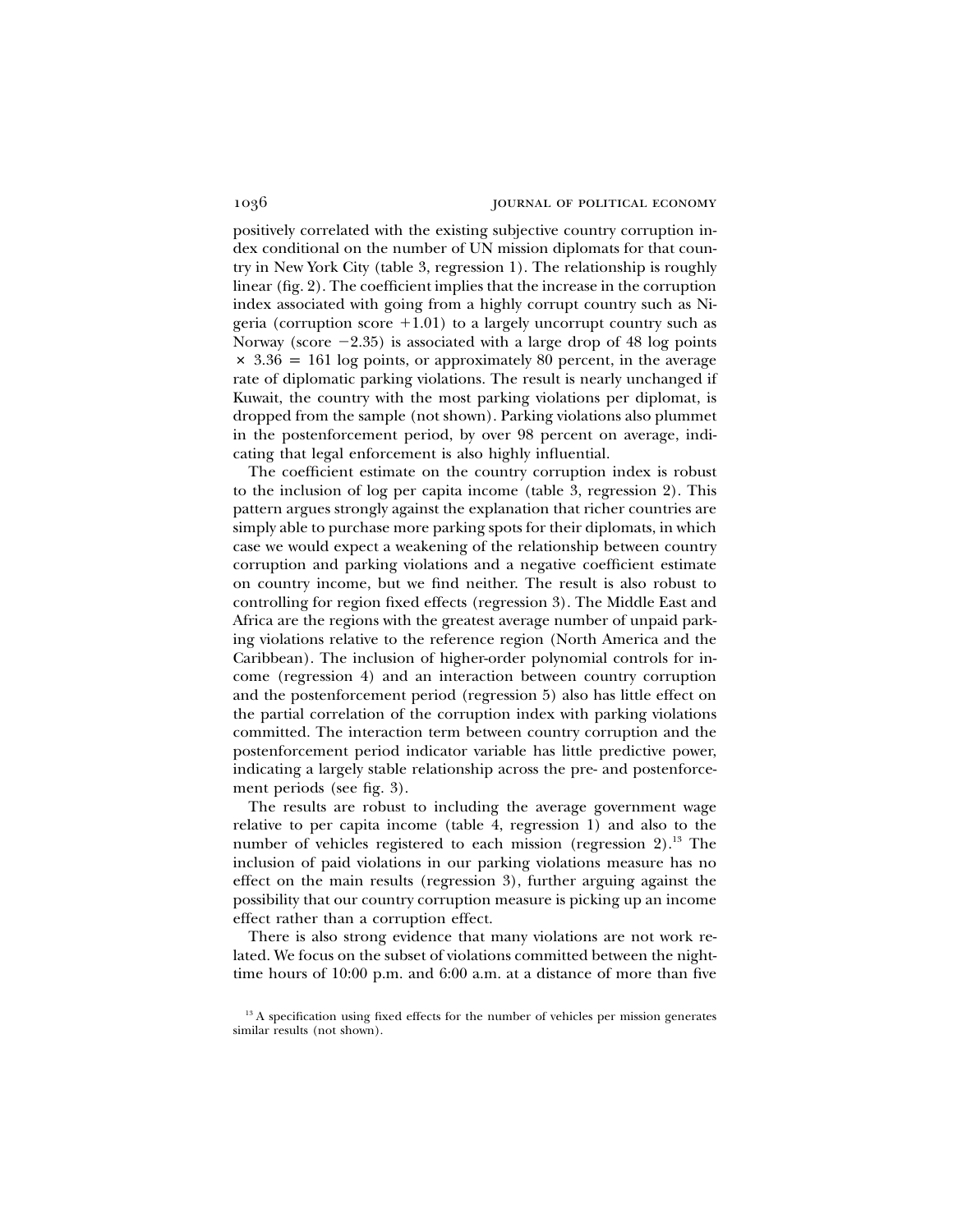|                                                  |                |                | DEPENDENT VARIABLE: UNPAID PARKING VIOLATIONS |            |                         |
|--------------------------------------------------|----------------|----------------|-----------------------------------------------|------------|-------------------------|
|                                                  | (1)            | (2)            | (3)                                           | (4)        | (5)                     |
| Country corruption index,                        |                |                |                                               |            |                         |
| 1998                                             | .48***         | $.57***$       | $.57***$                                      | $.56**$    | $.57*$                  |
|                                                  | (.18)          | (.22)          | (.21)                                         | (.28)      | (.30)                   |
| Postenforcement period                           |                |                |                                               |            |                         |
| indicator (post-11/2002)                         | $-4.41***$     | $-4.41***$     | $-4.21***$                                    | $-4.43***$ | $-4.41***$              |
|                                                  | (.21)          | (.21)          | (.13)                                         | (.20)      | (.21)                   |
| Country corruption index<br>× postenforcement    |                |                |                                               |            |                         |
| period                                           |                |                |                                               |            | $-.01$                  |
|                                                  |                |                |                                               |            | (.28)                   |
| Diplomats                                        | $.05***$       | $.04**$        | $.05***$                                      | $.05**$    | $.04**$                 |
|                                                  | (.02)          | (.02)          | (.02)                                         | (.02)      | (.02)                   |
| Log per capita income                            |                |                |                                               |            |                         |
| $(1998$ US\$)                                    |                | .06            | .09                                           | 64.2*      | .06                     |
|                                                  |                | (.14)          | (.14)                                         | (36.9)     | (.14)                   |
| Africa region indicator<br>variable              |                |                | 2.86***                                       |            |                         |
|                                                  |                |                |                                               |            |                         |
|                                                  |                |                | (.48)                                         |            |                         |
| Asia region indicator<br>variable                |                |                | 1.99***                                       |            |                         |
|                                                  |                |                | (.50)                                         |            |                         |
| Europe region indicator                          |                |                |                                               |            |                         |
| variable                                         |                |                | $2.24***$                                     |            |                         |
|                                                  |                |                | (.55)                                         |            |                         |
| Latin America region indi-                       |                |                |                                               |            |                         |
| cator variable                                   |                |                | $1.67***$                                     |            |                         |
|                                                  |                |                | (.56)                                         |            |                         |
| Middle East region indica-                       |                |                |                                               |            |                         |
| tor variable                                     |                |                | 3.23***                                       |            |                         |
|                                                  |                |                | (.60)                                         |            |                         |
| Oceania region indicator                         |                |                |                                               |            |                         |
| variable                                         |                |                | $1.51**$                                      |            |                         |
|                                                  |                |                | (.64)                                         |            |                         |
| Log per capita income<br>(1998 US\$) polynomials |                |                |                                               |            |                         |
| (quadratic, cubic,                               |                |                |                                               |            |                         |
| quartic)                                         | N <sub>o</sub> | N <sub>o</sub> | N <sub>o</sub>                                | Yes        | N <sub>o</sub>          |
| Observations                                     | 298            | 298            | 298                                           | 298        | 298                     |
| Log pseudolikelihood                             | $-1,570.21$    |                | $-1,570.07$ $-1,547.69$                       |            | $-1,567.56$ $-1,570.07$ |

TABLE 3 Country Characteristics and Unpaid New York City Parking Violations, November 1997 to November 2005

Nore.—Negative binomial regressions. White robust standard errors are in parentheses. Disturbance terms are clustred by country. (there are two observations per country: pre-enforcement and postenforcement). The omitted re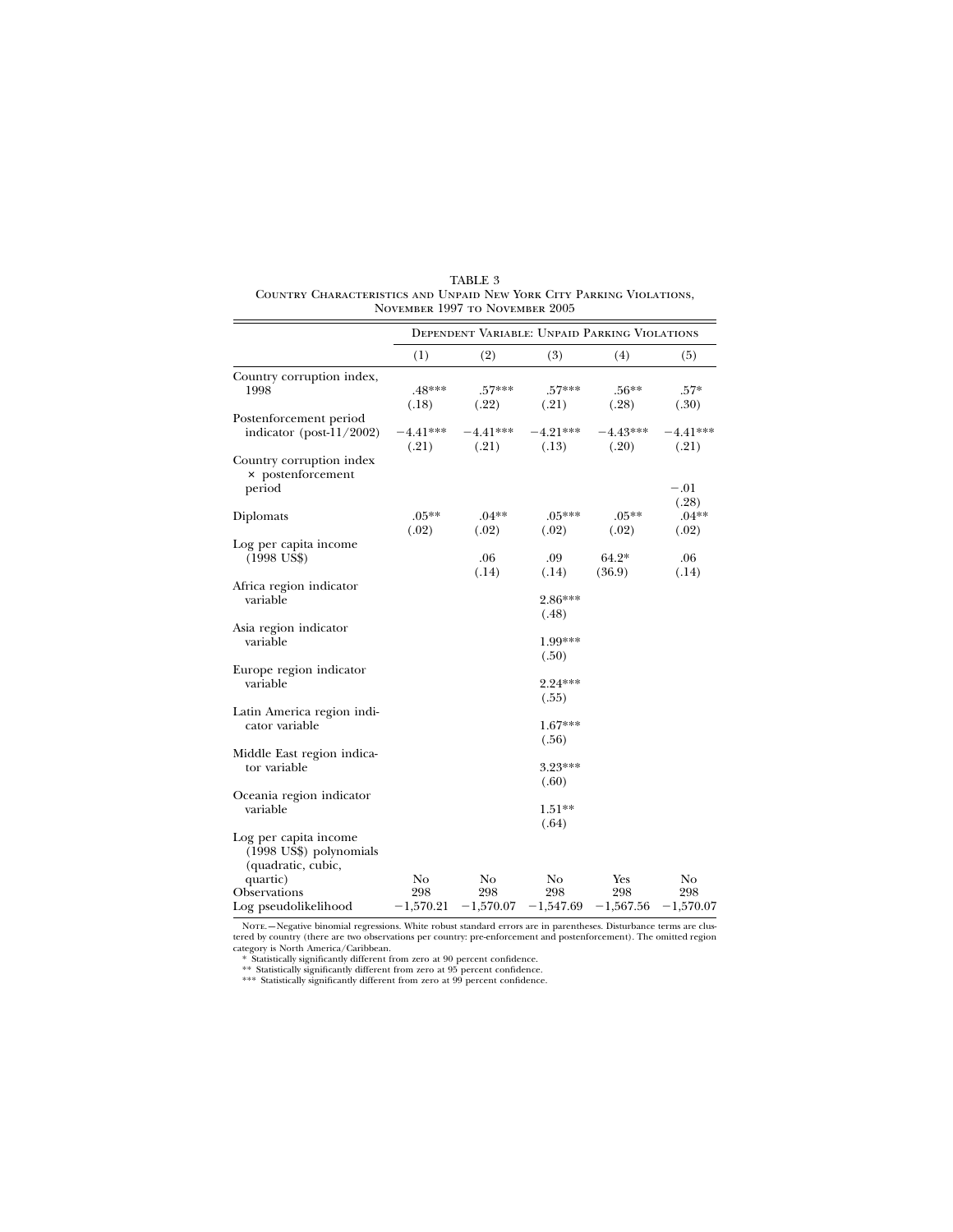

Fig. 2.—Country corruption and unpaid New York City parking violations per diplomat (in logs), pre-enforcement (November 1997 to November 2002). Country abbreviations are presented in table 1. The line is the quadratic regression fit. The *y*-axis is  $log(1 +$ Annual NYC Parking Violations/Diplomat).

city blocks (roughly one-quarter mile) away from the UN complex, where most of the missions are centered. We find that a similar relationship between the country corruption and legal enforcement terms also holds for this subset of violations (table 4, regression 4).<sup>14</sup>

The strong relationship between the parking violation corruption measure and the country corruption index is robust to different functional forms. It also holds if the dependent variable is  $log(1 + Unpaid)$ Parking Violations) across specifications (table 4, regression 5) and is

<sup>&</sup>lt;sup>14</sup> The results in tables 3 and 4 are nearly identical if distance from the country's UN mission to the UN Plaza is included as an additional explanatory variable (results not shown). We also examined the most socially egregious New York City parking violations. While impoverished diplomats from poor countries might be forced to park illegally in order to avoid the extra expense of renting a parking spot, they could still try to do so in a manner that avoids excessive negative social externalities. As indications of "extreme" violations, we considered (i) parking in front of a fire hydrant and (ii) violations for double-parking on east-west streets between Tenth and 100th streets in Manhattan, relatively narrow streets where double-parking can completely block passage. The main results hold robustly for both types of violations (not shown); in other words, diplomats from high-corruption countries are much more likely to commit the most egregious violations. Hence our results are not driven solely by behaviors causing minimal social harm (i.e., an expired meter in a legal parking spot) or those in which it may be unclear to the diplomat that he or she is generating negative externalities.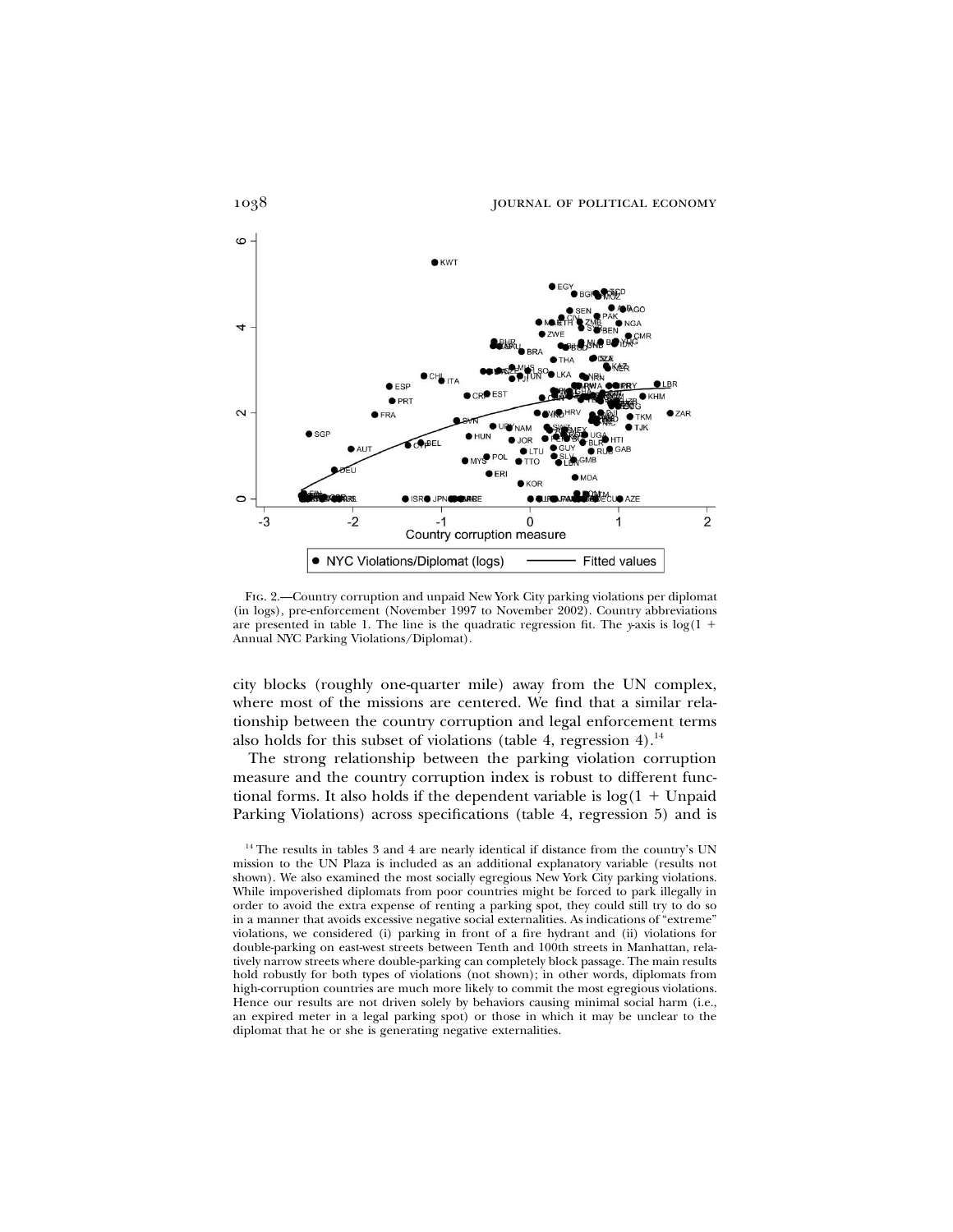

Fig. 3.—Country corruption and unpaid New York City parking violations per diplomat (in logs), postenforcement (November 2002 to November 2005). Country abbreviations are presented in table 1. The line is the quadratic regression fit. The *y*-axis is  $log(1 +$ Annual NYC Parking Violations/Diplomat).

similar for an ordinary least squares (OLS) specification with unpaid violations as the dependent variable (regression 6).

Several measures of "proximity" to the United States are correlated with fewer unpaid parking violations. First, the log of the weighted average distance between a country's population and the U.S. popula- $\tau$  tion<sup>15</sup> is strongly positively correlated with parking violations (table 4, regression 7), indicating that diplomats from countries in closer geographic proximity to the United States have many fewer New York City violations. We do not have a definitive explanation for this pattern; however, we note that it is not driven by trade volumes, which are not a statistically significant predictor of parking violations (coefficient estimate 0.04, standard error 0.07). Migration, tourism, and some broader cultural affinity between the countries are other possible explanations. Countries that receive U.S. economic aid are significantly less likely to commit diplomatic parking violations (with a large effect of 65 log

<sup>&</sup>lt;sup>15</sup> Distance from the United States is taken from Mayer and Zignago (2005). Their measure uses city-level data to assess the geographic distribution of population inside each nation and calculates the distance between two countries on the basis of bilateral distances between the largest cities of those two countries, those intercity distances being weighted by the share of the city in the overall country's population.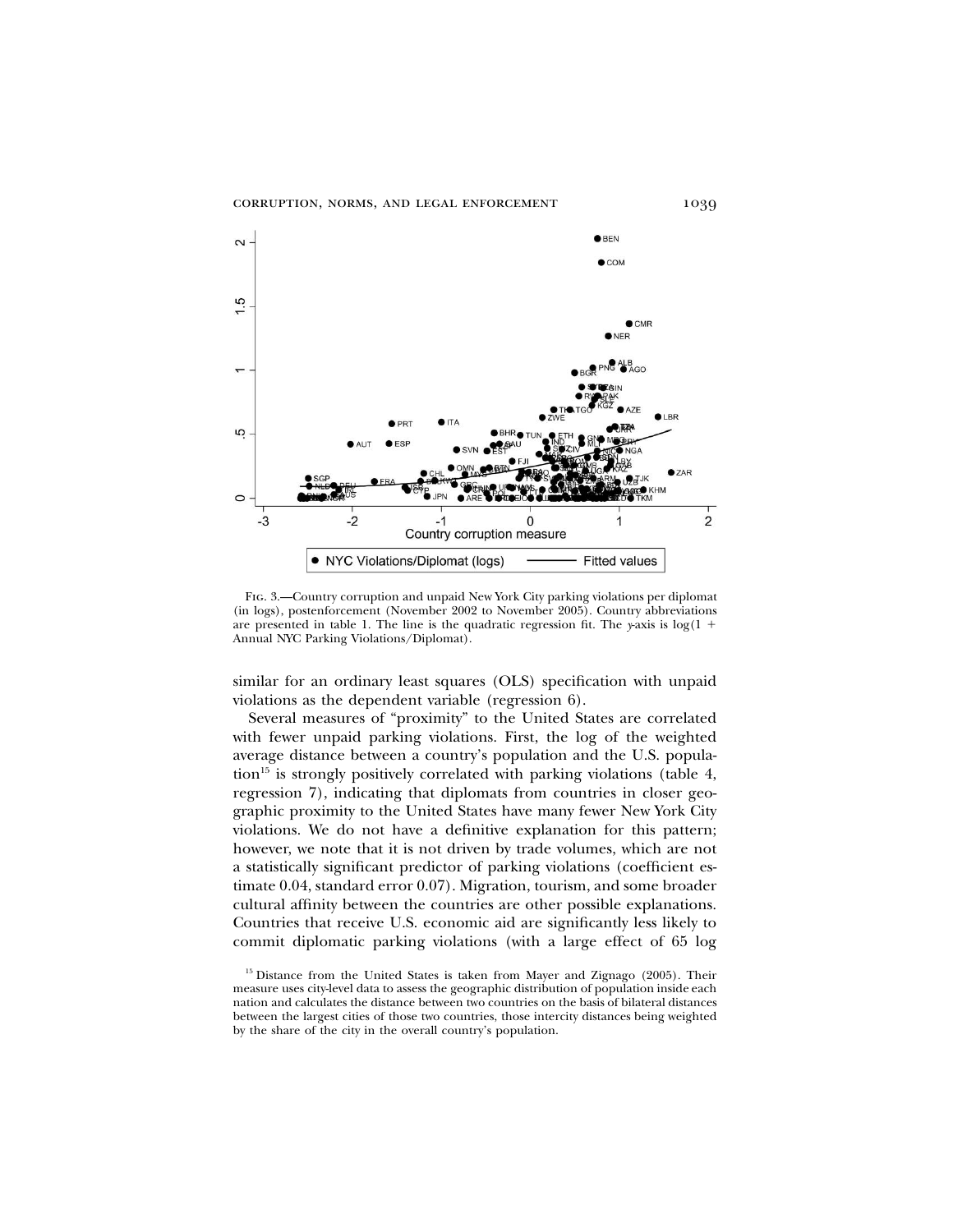| COUNTRY CHARACTERISTICS AND UNPAID NEW YORK CITY PARKING VIOLATIONS, NOVEMBER 1997 TO NOVEMBER 2005: |                                                         | <b>SENSITIVITY TESTS</b>                                            |                       |                              |                                                                                  |                                                                      |                                                                       |
|------------------------------------------------------------------------------------------------------|---------------------------------------------------------|---------------------------------------------------------------------|-----------------------|------------------------------|----------------------------------------------------------------------------------|----------------------------------------------------------------------|-----------------------------------------------------------------------|
|                                                                                                      |                                                         |                                                                     |                       | <b>DEPENDENT VARIABLE</b>    |                                                                                  |                                                                      |                                                                       |
|                                                                                                      |                                                         |                                                                     | Paid and              |                              |                                                                                  |                                                                      |                                                                       |
|                                                                                                      |                                                         |                                                                     |                       | After-Hours                  |                                                                                  |                                                                      |                                                                       |
|                                                                                                      | Unpaid<br>Parking                                       | Unpaid<br>Parking                                                   | Unpaid<br>Parking     | Parking                      | $\begin{array}{c} \text{Log}(1 + \\ \text{Unpaid} \\ \text{Parking} \end{array}$ | Unpaid                                                               | Unpaid<br>Parking<br>Violations                                       |
|                                                                                                      | /iolations                                              | <b>Tiolations</b>                                                   | Violations            | Violations                   |                                                                                  | Parking                                                              |                                                                       |
|                                                                                                      | Negative<br>Binomial                                    | Negative<br>Binomial                                                | Negative<br>Binomial  | Negative<br>Binomial         | Violations)<br>OLS                                                               | Violations<br>OLS                                                    | Negative<br>Binomial                                                  |
|                                                                                                      |                                                         |                                                                     |                       |                              |                                                                                  |                                                                      |                                                                       |
|                                                                                                      | $\begin{array}{c}\n\text{1}\n\end{array}$               | $\circled{2}$                                                       | $\binom{3}{2}$        | $\left( \frac{4}{2} \right)$ | $\widetilde{5}$                                                                  | $\widehat{\mathbf{e}}$                                               | $\widehat{C}$                                                         |
| Country corruption index, 1998                                                                       | $1.01***$                                               | .48**                                                               | $47**$                | $56*$                        | $.37**$                                                                          | 123.9*                                                               | .74****                                                               |
|                                                                                                      |                                                         |                                                                     |                       |                              |                                                                                  |                                                                      |                                                                       |
| Postenforcement period indicator (post-11/2002)                                                      | $(.32)$<br>-4.06***                                     | $(-24)$<br>-4.31***                                                 | $(-18)$<br>-3.36***   | $(0.30)$<br>$0.52***$        |                                                                                  | $(72.3)$<br>$-966.6***$                                              |                                                                       |
|                                                                                                      | $^{(15)}_{.06**}$                                       | (0.01)                                                              | $(0.16)$<br>$0.05***$ | $\frac{1}{0.04}$             | $(0.16)$<br>$-2.69***$                                                           | $\begin{array}{c} (164.6) \\ 21.1^* \\ (11.2) \\ (-40.0 \end{array}$ | $(0.23)$<br>$-4.34***$<br>$(0.19)$<br>$(0.05)$<br>$(0.03)$<br>$(0.2)$ |
| Diplomats                                                                                            |                                                         |                                                                     |                       |                              |                                                                                  |                                                                      |                                                                       |
|                                                                                                      |                                                         | $\left(\begin{smallmatrix} 0 & 0 \\ 0 & 1 \end{smallmatrix}\right)$ | (02)                  | $(.02)$                      |                                                                                  |                                                                      |                                                                       |
| Log per capita income (1998 US\$)                                                                    |                                                         |                                                                     |                       | (17)                         | $-24**$                                                                          |                                                                      |                                                                       |
|                                                                                                      | $\begin{array}{c} (03) \\ 32 \\ (20) \\ 15 \end{array}$ | (.14)                                                               | (13)                  |                              | (10)                                                                             | (68.4)                                                               |                                                                       |
| Average government wage/country per capita income                                                    | (.06)                                                   |                                                                     |                       |                              |                                                                                  |                                                                      |                                                                       |
|                                                                                                      |                                                         |                                                                     |                       |                              |                                                                                  |                                                                      |                                                                       |

Country Characteristics and Unpaid New York City Parking Violations, November 1997 to November 2005:  $\tilde{z}$  $1997<sub>7</sub>$  $\frac{c}{2}$  $\sum_{i=1}^{n}$ TABLE 4<br>City Papkin TABLE 4  $\mathcal{S}$ ź  $\tilde{\mathbf{5}}$ đ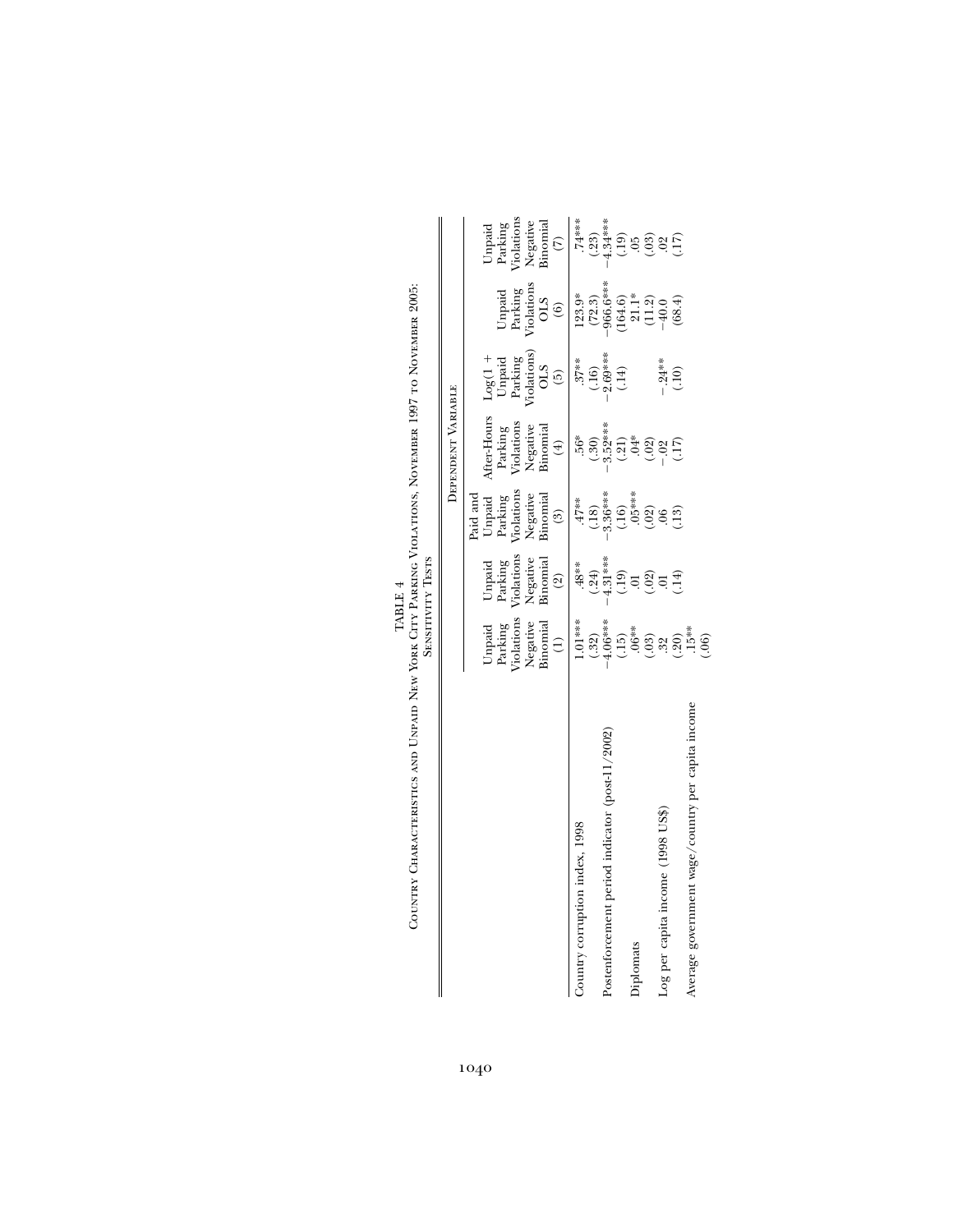| Diplomatic vehicles                                                                                                                                                                      |          | $.05*$<br>(.02) |                                   |           |                 |               |                                 |
|------------------------------------------------------------------------------------------------------------------------------------------------------------------------------------------|----------|-----------------|-----------------------------------|-----------|-----------------|---------------|---------------------------------|
| Log diplomats                                                                                                                                                                            |          |                 |                                   |           | .75****<br>(15) |               |                                 |
| Log weighted distance of population from United States                                                                                                                                   |          |                 |                                   |           |                 |               | $1.23***$                       |
| Log total trade with the United States                                                                                                                                                   |          |                 |                                   |           |                 |               | $\frac{2}{3}$ 3 5 $\frac{2}{3}$ |
| Received U.S. economic aid                                                                                                                                                               |          |                 |                                   |           |                 |               | $-.65***$                       |
| Received U.S. military aid                                                                                                                                                               |          |                 |                                   |           |                 |               | (0.30)                          |
| Observations                                                                                                                                                                             | 184      | 278             | 298                               | 298       | 298             | 298           | $(.23)$<br>$288$                |
| ${\rm Log\,}$ pseudolikelihood<br>$R^2$                                                                                                                                                  |          |                 | $-967.23$ $-1,463.60$ $-1,816.45$ | $-831.14$ | $\vdots$        | $\vdots$      | 1,510.79                        |
|                                                                                                                                                                                          | $\vdots$ | $\vdots$        | $\vdots$                          |           | 52              | $\frac{3}{2}$ |                                 |
| NOTE.-White robust standard errors are in parentheses. Disturbances are clustered by country.<br>$\frac{*}{*}$ Statistically significantly different from zero at 90 percent confidence. |          |                 |                                   |           |                 |               |                                 |

\* Statistically significantly different from zero at 90 percent confidence.

\* Statistically significantly different from zero at 90 percent confidence.<br>\*\*\*\* Statistically significantly different from zero at 99 percent confidence.<br>\*\*\* Statistically significantly different from zero at 99 percent c \*\* Statistically significantly different from zero at 95 percent confidence.

\*\*\* Statistically significantly different from zero at 99 percent confidence.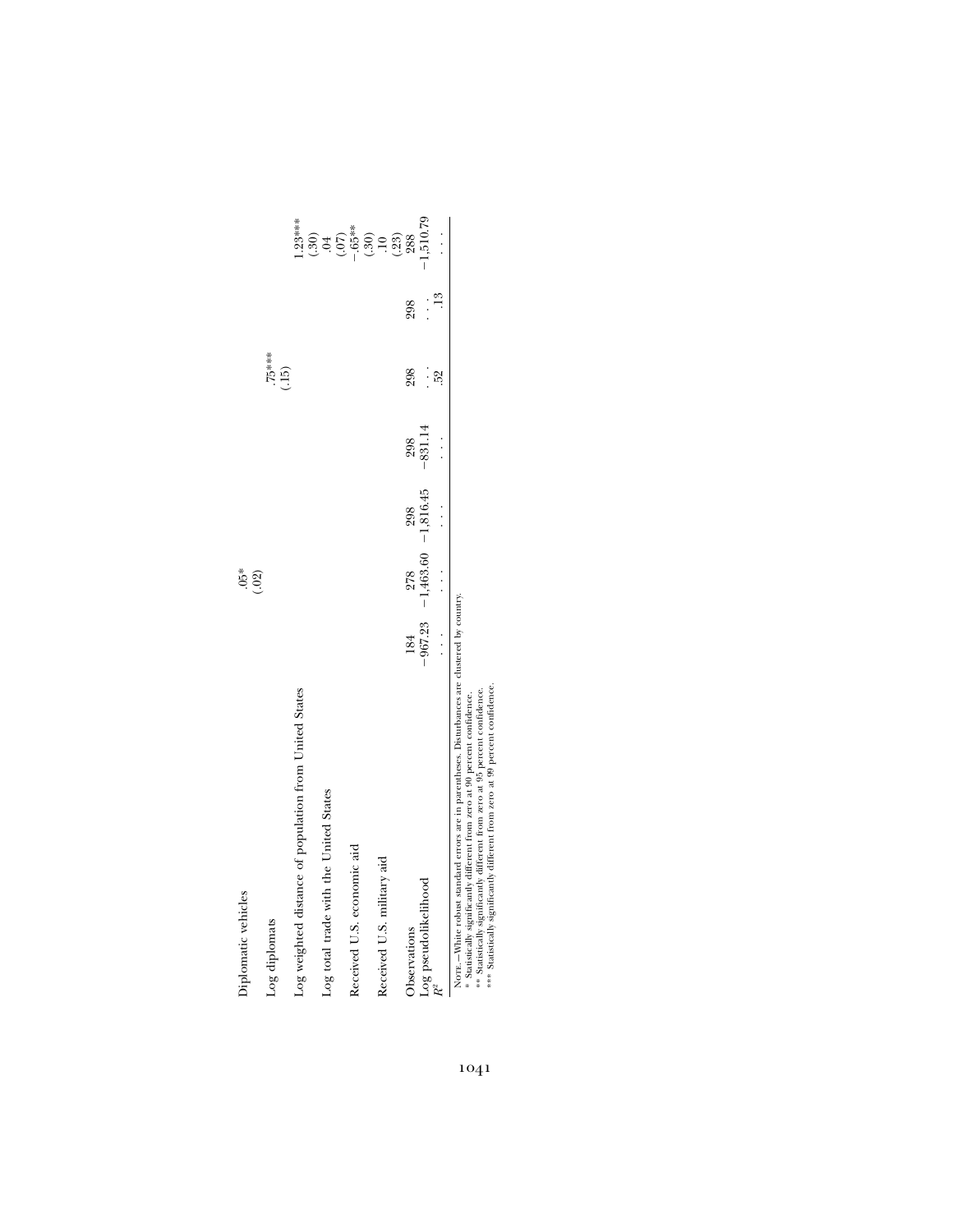points), suggesting that the goodwill engendered by these ties may help to limit abuse of diplomatic privileges in New York and pointing to the broader role of sentiment in driving norm compliance.<sup>16</sup>

Since we can follow individual diplomats during their tenure at the United Nations, we examine the related question of how diplomat behavior evolves while in New York City. Conceptually, the relative plausibility of socialization to U.S. norms versus convergence to a uniform high-corruption norm is unclear. If convergence is to U.S. corruption norms, individuals from high-corruption countries (e.g., Nigeria) should have declining parking violations over time, but there should be no change in behavior for diplomats from the low-corruption societies (e.g., Norway). Alternatively, individuals may begin their stay in New York City unsure as to the extent to which they can get away with violations. Once they successfully "got away with it" a few times (or heard stories about others doing so), diplomats may become bolder in their violations. Thus convergence to this zero-enforcement norm predicts increasing violations over time, particularly among diplomats from less corrupt countries.

In practice, to estimate these effects, we use a negative binomial regression like that discussed above, but with observations at the diplomatmonth level of analysis. We include month-year fixed effects  $(\alpha_i)$ . The two key explanatory variables are the effect of increased time spent working as a consular official in New York City on parking violations and the differential time effect for diplomats from countries with higher corruption (the interaction effect of time spent working in New York City with the country corruption index). Disturbance terms are allowed to be correlated across the monthly observations for the same individual. The parking violations included in the individual-level analysis are a subset of those used at the country level: violations committed using official consular vehicles are excluded below since they cannot be matched to any one diplomat.

The frequency of unpaid violations increases rapidly and statistically significantly with tenure in New York City (table 5, regression 1), seemingly ruling out convergence to the U.S. norm of rule adherence. On average, parking violations increase by 8.4 percent with each additional

<sup>&</sup>lt;sup>16</sup> An additional direct measure of affinity is provided by the Pew Global Attitudes Survey from 2002 (the earliest year that the survey was performed), based on responses to the question "Please tell me if you have a very favorable, somewhat favorable, somewhat unfavorable, or very unfavorable opinion of the United States." This is coded to take on values from one (most favorable) to four (least favorable) and then averaged across respondents. In some specifications, the anti-U.S. sentiment term is a large and statistically significant predictor of more parking violations (see Fisman and Miguel 2006). However, the result does not robustly hold when the negative binomial specification is used, and thus we do not emphasize it. A main limitation of the analysis with the Pew data is the small sample of only 42 countries. The data are available at http://pewglobal.org/.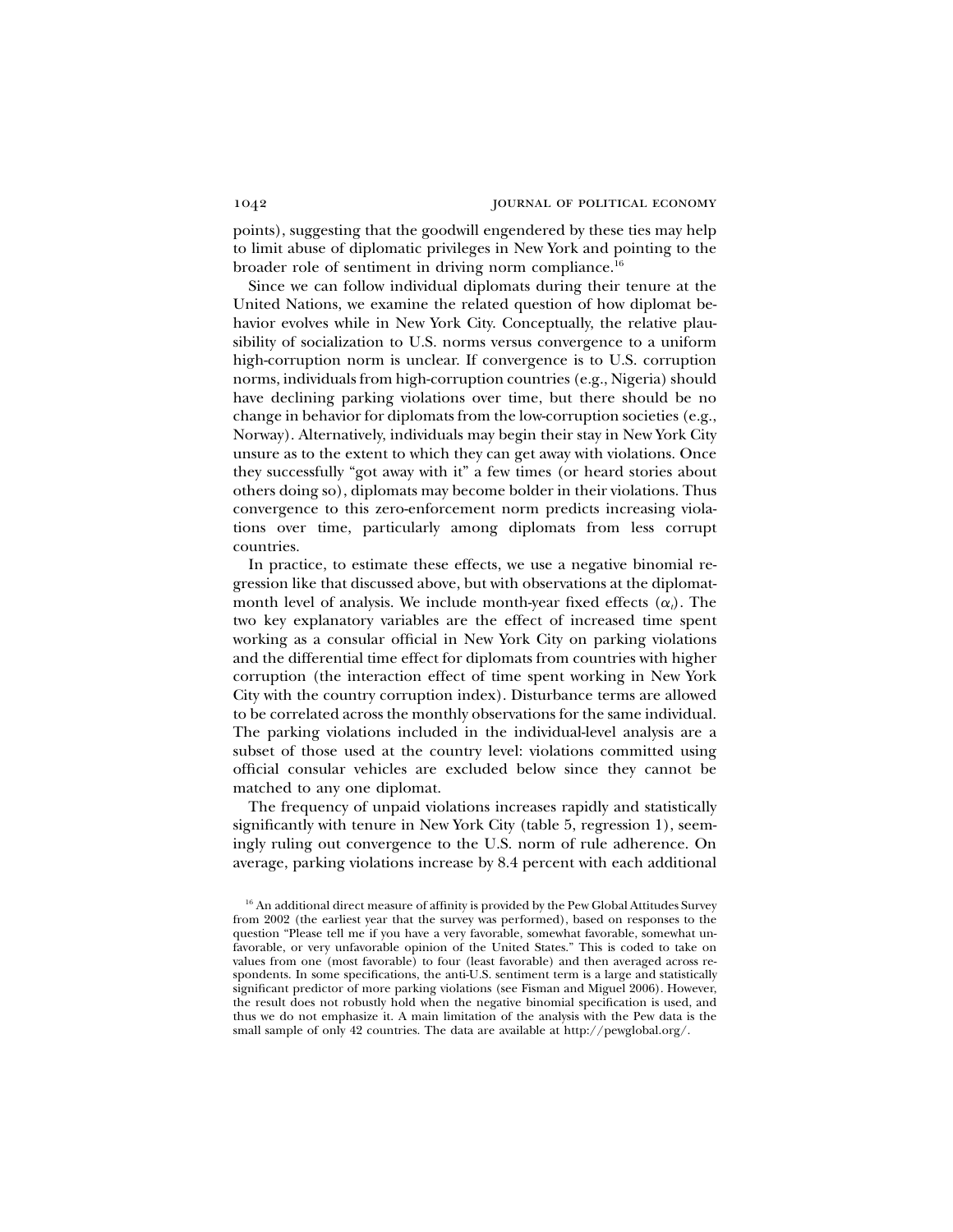## corruption, norms, and legal enforcement 1043

## TABLE 5

Unpaid Parking Violations at the Diplomat level, November 1997 to November 2005

|                                                    | <b>DEPENDENT VARIABLE:</b><br><b>UNPAID PARKING VIOLA-</b><br>TIONS (Monthly) |                             |
|----------------------------------------------------|-------------------------------------------------------------------------------|-----------------------------|
|                                                    | Negative<br>Binomial<br>(1)                                                   | Negative<br>Binomial<br>(2) |
| Country corruption index, 1998                     | .150                                                                          | $.390***$                   |
|                                                    | (.120)                                                                        | (.117)                      |
| Log length of time in New York City (in            |                                                                               |                             |
| months)                                            | $.084***$                                                                     | $.090***$                   |
|                                                    | (.005)                                                                        | (.006)                      |
| Log length of time in New York City $\times$ coun- |                                                                               |                             |
| try corruption index                               |                                                                               | $-.027***$                  |
|                                                    |                                                                               | (.006)                      |
| Month fixed effects                                | Yes                                                                           | Yes                         |
| Observations (diplomats)                           | 40,929                                                                        | 40,929                      |
|                                                    | (5,338)                                                                       | (5,338)                     |
| Log pseudolikelihood                               | $-23.733$                                                                     | $-23.621$                   |

Note.—White robust standard errors are in parentheses. Disturbance terms are clustered by country. Observations are at the diplomat-month level. Month fixed effects are included in all regressions (thus the postenforcement<br>indicator is not included). The log per capita income (1998 US\$) term is included as a control in cols. 1–2 (re not shown).

\* Statistically significantly different from zero at 90 percent confidence.

\*\* Statistically significantly different from zero at 95 percent confidence. \*\*\* Statistically significantly different from zero at 99 percent confidence.

month a diplomat lives in New York, perhaps as he or she learns about the reality of diplomatic immunity. Diplomats from low-corruption countries show the most rapid proportional increases in violations over time (regression 2), consistent with partial convergence to the zero-enforcement norm, although the large proportional increases among diplomats from low-corruption countries are from a much lower base rate of violations. This increase in parking violations among those from lowcorruption countries occurs almost entirely in the pre-enforcement period (result not shown), an indication that their attachment to home country anticorruption norms was partly eroded by time spent in New York City's lawless pre–November 2002 parking environment.<sup>17</sup>

*Alternative explanations*.—Informal or formal social sanctions against diplomats in the home country could be partially responsible for restraining parking violations through, for example, public embarrassment in the media upon returning home or punishment by the dip-

<sup>&</sup>lt;sup>17</sup> Similar results hold with alternative specifications, including a linear regression model (not shown). When diplomat fixed effects are included in a linear model, the coefficient estimate on the interaction between months in New York City and country corruption is negative but no longer statistically significant. Results are virtually identical if individuals who arrived only after the earliest UN Blue Book was published are excluded, which allows us to more accurately capture tenure in New York City (not shown).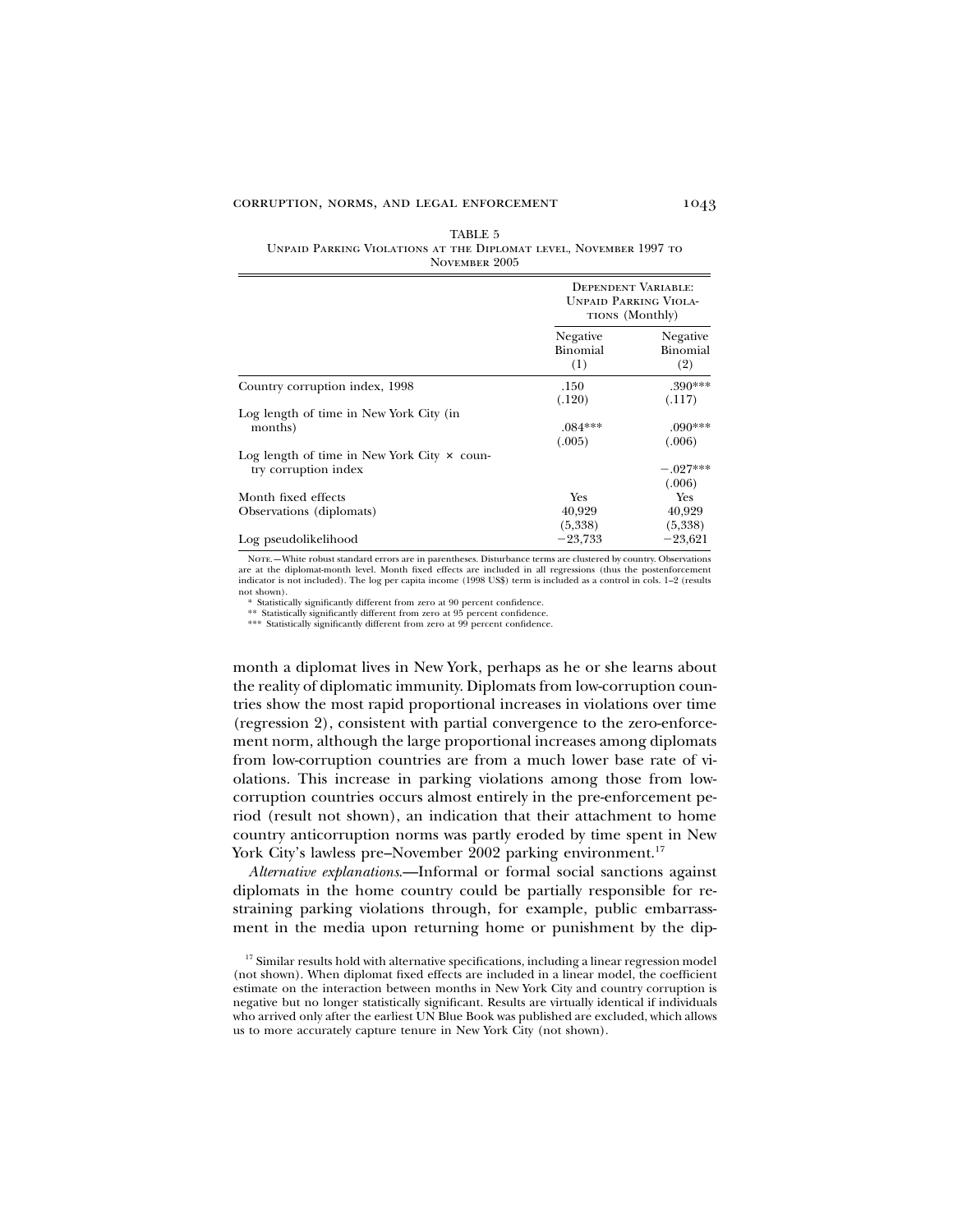lomatic service. If the potential response of others in the home country, either informally or formally, is responsible for limiting parking violations, then diplomats' behaviors are better interpreted as an indication of their home country's cultural tolerance for corruption rather than their own personal values. However, this is still consistent with the basic interpretation of the level of New York City parking violations as a revealed preference measure of country corruption norms in the absence of formal legal enforcement. In such cases, diplomats' behaviors are better interpreted as an indication of their home country's norms or culture rather than their own personal values.

Several findings argue somewhat against this interpretation that nonlegal punishments such as media embarrassment or workplace punishment are the main drivers of our findings. First, a Lexis-Nexis search of 504 European news outlets (English language or in translation) using the terms "diplomats" and "parking" and "New York" yielded only 25 stories during the entire study period, and these stories were concentrated in just four countries (the United Kingdom, Germany, France, and Russia). Further, with the exception of several Russian articles, the stories were about the general problem of diplomatic parking violations in New York City and the 2002 crackdown rather than reporting on the behavior of home country diplomats. The possibility of sanctions for returning diplomats who accumulated parking tickets while abroad is apparently not a leading media issue, in Europe at least.

Second, we considered whether unpaid parking violations early in an official's tenure at the United Nations in New York City are correlated with the length of his employment there, and further whether these early violations interact in any way with corruption in the country of origin (i.e., perhaps violators from low-corruption countries could be punished by their government and sent home early). We find no evidence for any such effects of parking violations on diplomat tenure (regressions not shown).

Obviously, neither of these two findings is completely conclusive in terms of pinning down the exact channel for the culture results. In equilibrium the number of violations committed could reflect choices made, in part, to avoid home country sanctions. But they are certainly consistent with the widely held view among New York City officials that home country enforcement is typically weak or nonexistent.<sup>18</sup> A related concern is that public pressure could have a larger effect on diplomats' choices in a more democratic political setting. However, we do not find that the number of parking violations is statistically significantly related

<sup>&</sup>lt;sup>18</sup> Gillian Sorensen, former New York City Commissioner for the United Nations and Consular Affairs in the 1980s, claims that during her tenure UN missions in New York City rarely, if ever, punished their employees for parking tickets, even in the most egregious cases (personal communication, February 8, 2007).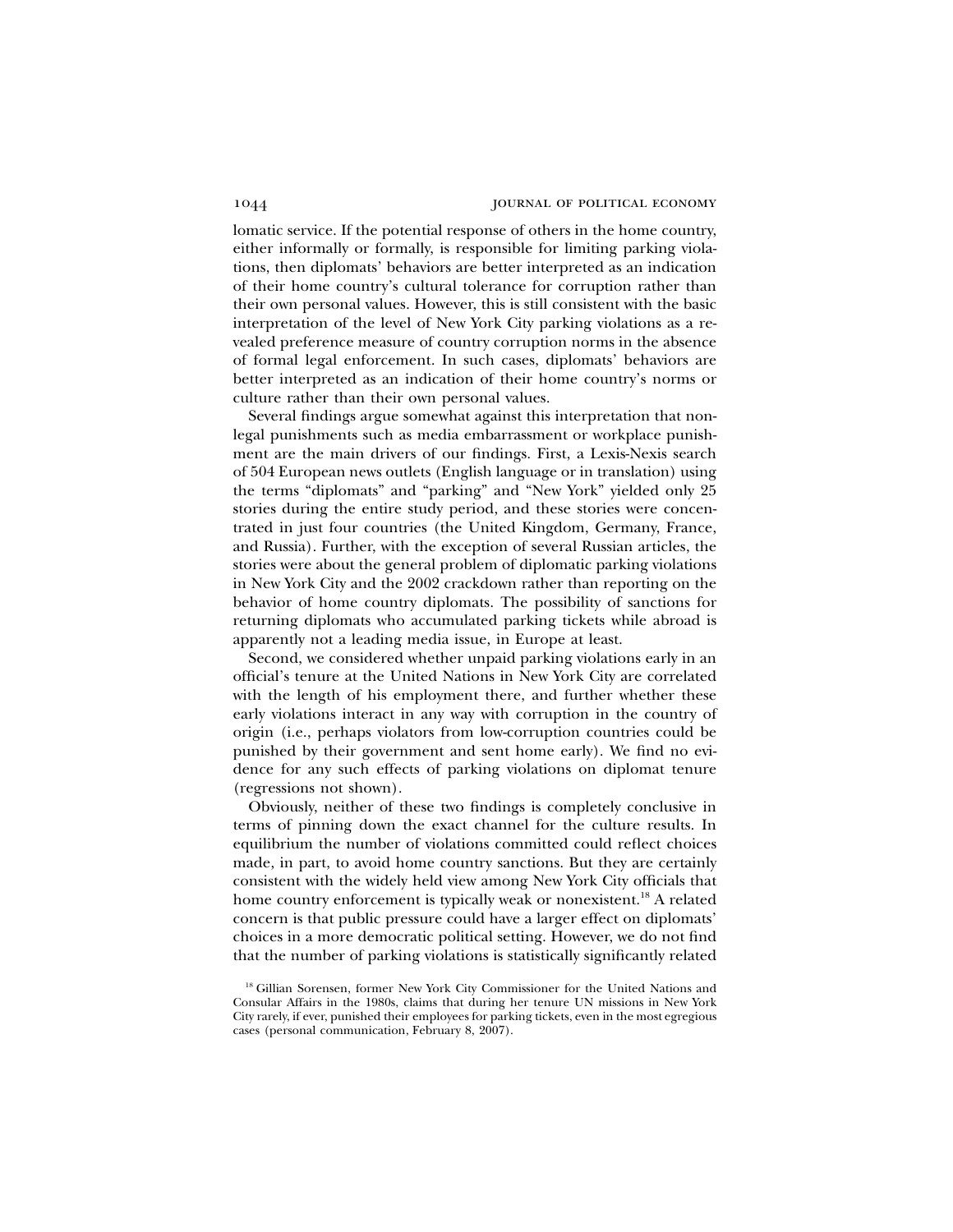to democracy (as measured by the Polity IV democracy scale in 1998), nor is the coefficient on corruption affected at all by its inclusion (regressions not shown). $^{19}$ 

## **V. Conclusion**

We exploit a unique natural experiment—the stationing in New York City of thousands of government officials from 149 countries around the world—in a setting of zero legal enforcement of parking violations to construct a revealed preference measure of official corruption, and then estimate how behavior changes when legal enforcement increased. We find that the number of diplomatic parking violations is strongly correlated with existing measures of home country corruption. This finding suggests that cultural or social norms related to corruption are quite persistent: even when stationed thousands of miles away, diplomats behave in a manner highly reminiscent of government officials in the home country. Norms related to corruption are apparently deeply ingrained, and factors other than legal enforcement are important determinants of corruption behavior. Nonetheless, increased legal enforcement is also highly influential: parking violations fell by over 98 percent after enforcement was introduced. New York City is an attractive location to study increased enforcement relative to many less developed countries, where official changes "on the books" may not always translate into greater actual enforcement on the ground.

The result on sticky corruption cultures raises the critical question of whether there are policy interventions that can modify corruption norms over time. For example, the Bloomberg administration's enforcement efforts in New York City in 2002 were extremely successful in changing diplomats' behaviors, and it would be useful to know whether these changes might additionally have had persistent effects on norms once individuals become habituated to rule-compliant behavior. Such longrun effects of temporary interventions necessarily rely on a shift in norms (or tastes) and would be consistent with the findings of Di Tella and Schargrodsky (2003) on the persistent effects of auditing on corruption

 $19$  A final consideration is whether there is a differential selection mechanism for UN diplomats across countries that might account for the pattern we observe. In particular, it would be problematic if the relatively more corrupt government officials (within the distribution of officials in a country) were selected for New York postings from highcorruption countries. We have no rigorous statistical test to explore this possibility, but we feel that it is unlikely to be of first-order importance for several reasons. First, UN mission staff are selected along a range of common characteristics, including English language skills, education, and diplomatic experience, and this reduces the gap between diplomats in terms of their personal attributes. Further, we are not concerned with differential selection of "corrupt" types into the government bureaucracy vs. the private sector across countries, since we are interested in the behavior of actual government civil servants, such as the UN mission diplomats we observe.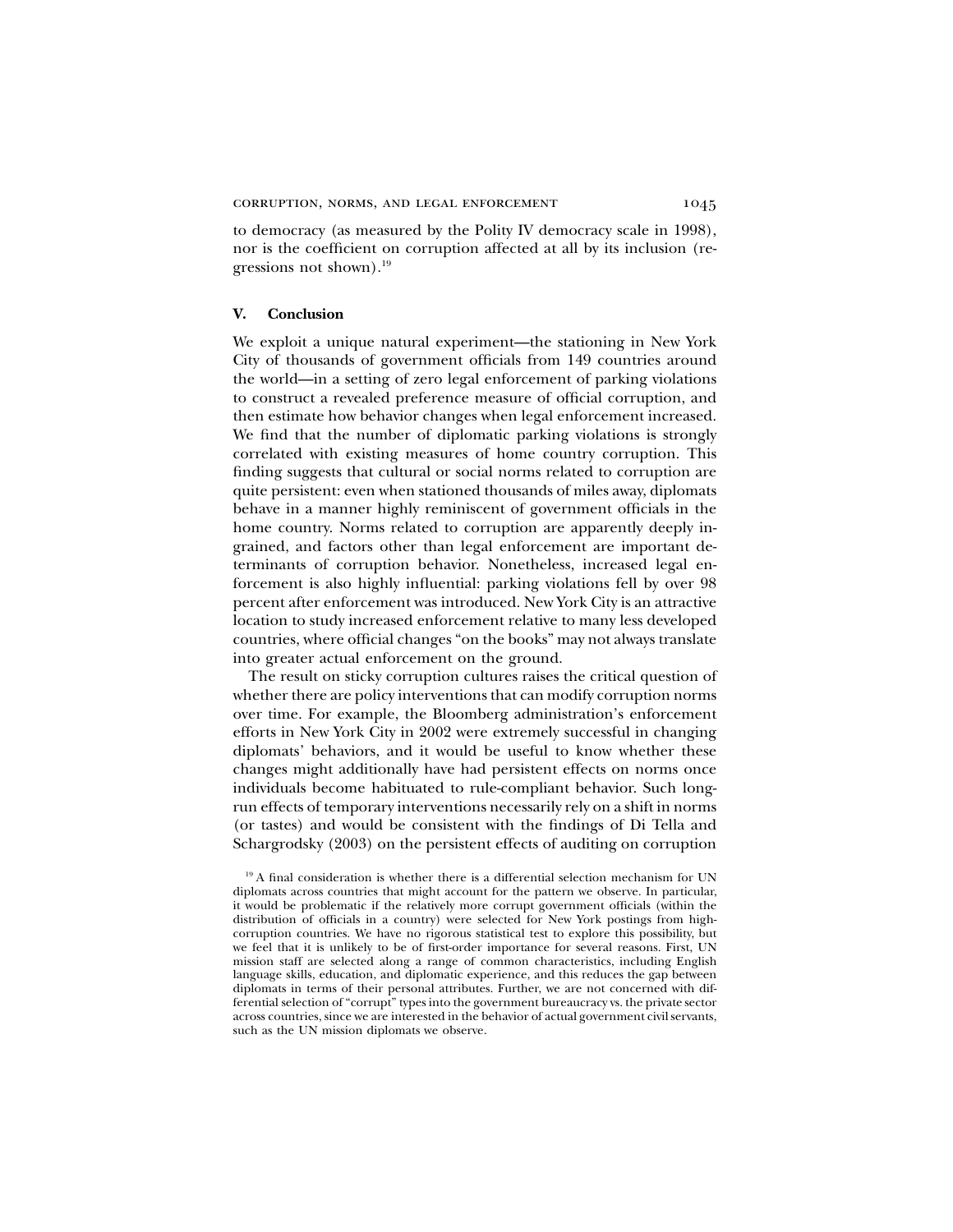in Argentina. Unfortunately, our context does not accommodate this analysis. Understanding better how corruption norms evolve is likely to be critical for the success of anticorruption reforms such as those currently widely advocated by the World Bank and other foreign aid donors.

#### **Data Appendix**

#### *A. New York City Diplomatic Parking Violation Data*

The New York City Department of Finance supplied listings of all unpaid parking violations of UN missions. The violations covered the period from November 24, 1997, to November 21, 2005. In order to appear in the database, a violation had to go unpaid for at least 100 days. Data were at the level of the violation and included the following entries for each violation:

- Summons: unique identification number for the violation
- License plate number of the violating car
- The person to whom the violating car was registered, often the mission itself
- Time of violation: included both hour and minute as well as calendar date
- Type of violation, e.g., expired meter, fire hydrant
- Street address of violation
- Initial dollar value of fine issued
- Additional dollar penalty for not having paid the fine on time
- Amount paid toward the fine, generally zero
- Name of country to which the car is registered

Data on UN diplomats' paid parking violations (violations that did not go into arrears) were made available to us in aggregate form by the New York City Department of Finance.

#### *B. UN Blue Books*

The United Nations issues its list of mission personnel, or Blue Book, twice yearly. We utilize edition numbers 278 (January 1997) through 294 (October 2005). Documents were retrieved from the UN Official Document System, available at http://documents.un.org/advance.asp. Searching for the symbol ST/ SG/SER.A/### with truncation turned off returns the relevant Blue Book (where ### is the Blue Book edition number). Edition 280 (May 1998) was checked by hand to count the mission staff and spouses for each country in the Blue Book, producing the following variables:

- Mission: indicator variable indicating whether the country had a UN mission
- Staff: simple count of staff (staff members are always listed with their surnames in bold)

To create the longitudinal data set of diplomat parking violations, the Blue Book data were first converted into filtered html format. A program was used to parse the name and country of each diplomat in each Blue Book. Next, diplomat names from the Blue Books were matched to the parking violation data. A name was considered to have "matched" if the country, last name, and first four letters of the first name corresponded across data sets. There was some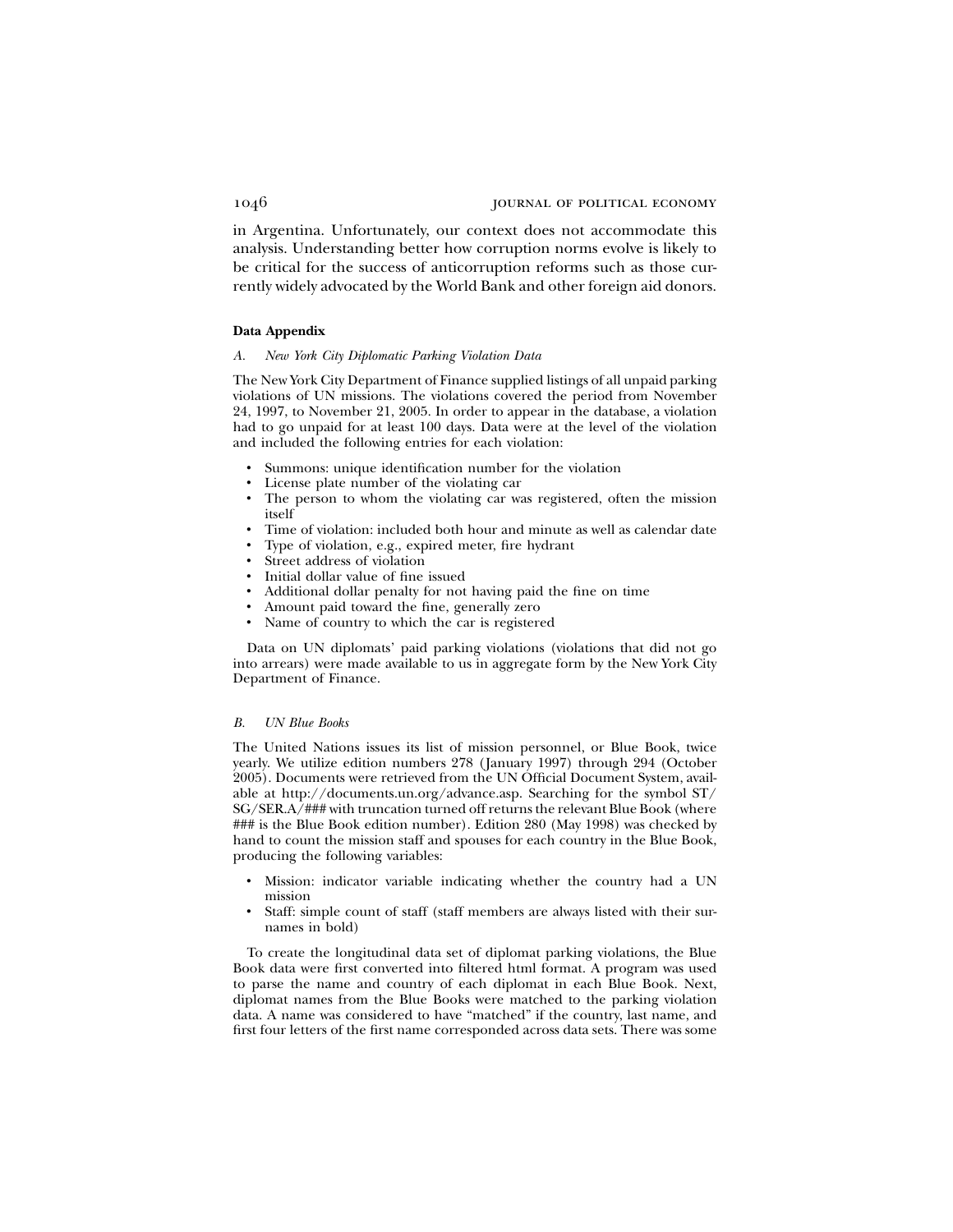manual double-checking of apparent spelling typos and duplicate or otherwise confusing names. Diplomats are considered "present" in New York City in the analysis for the months after their first appearance in a Blue Book and before the first Blue Book in which they no longer appear. Since Blue Books are produced only sporadically, in months between a final Blue Book appearance and the first "nonappearance," we assume arbitrarily that diplomats left New York at the midpoint in time between these months.

#### *C. Diplomatic Vehicles*

Data were provided by Murray Smith, Deputy Director at the U.S. State Department's Office of Foreign Missions in April 2006. These data report counts of the number of vehicles with diplomatic license plates registered to each mission in early 2006.

### **References**

Agence France–Presse. 2005. "Speedy Diplomats Steer Clear of Fines in France." March 16.

- BBC News. 1998. "So What Are Diplomats Immune To?" October 28. http:// news.bbc.co.uk/1/hi/special\_report/1998/10/98/e-cyclopedia/196677.stm.
- Becker, Gary S. 1968. "Crime and Punishment: An Economic Approach." *J.P.E.* 76 (March/April): 169–217.
- Borjas, George J. 2000. "The Economic Progress of Immigrants." In *Issues in the Economics of Immigration*, edited by George J. Borjas. Chicago: Univ. Chicago Press (for NBER).
- Di Tella, Rafael, and Ernesto Schargrodsky. 2003. "The Role of Wages and Auditing during a Crackdown on Corruption in the City of Buenos Aires." *J. Law and Econ.* 46 (April): 269–92.
- Fernandez, Raquel, and Alessandra Fogli. 2006. "Fertility: The Role of Culture and Family Experience." *J. European Econ. Assoc.* 4 (April–May): 552–61.
- Fisman, Raymond, and Edward Miguel. 2006. "Cultures of Corruption: Evidence from Diplomatic Parking Tickets." Working Paper no. 12312 (June), NBER, Cambridge, MA.
- Fries, Jacob H. 2002. "U.S. Revokes License Plates Issued to 185 at 30 Consulates." *New York Times*, September 7.
- Ichino, Andrea, and Giovanni Maggi. 2000. "Work Environment and Individual Background: Explaining Regional Shirking Differentials in a Large Italian Firm." *Q.J.E.* 115 (August): 1057–90.
- Kaufmann, Daniel, Aart Kraay, and Massimo Mastruzzi. 2005. "Governance Matters IV: Governance Indicators for 1996–2004." Policy Research Working Paper no. 3630, World Bank, Washington, DC.
- *Korea Times*. 1999. "Illegal Parking by Diplomats on Rise." November 1.
- Kuziemko, Ilyana, and Eric Werker. 2006. "How Much Is a Seat on the Security Council Worth? Foreign Aid and Bribery at the United Nations." *J.P.E.* 114 (October): 905–30.
- Lambsdorff, Johann Graf. 2006. "Causes and Consequences of Corruption: What Do We Know from a Cross-Section of Countries?" In *International Handbook on the Economics of Corruption*, edited by Susan Rose-Ackerman. Northampton, MA: Elgar.
- Ledyard, John O. 1995. "Public Goods: A Survey of Experimental Research." In